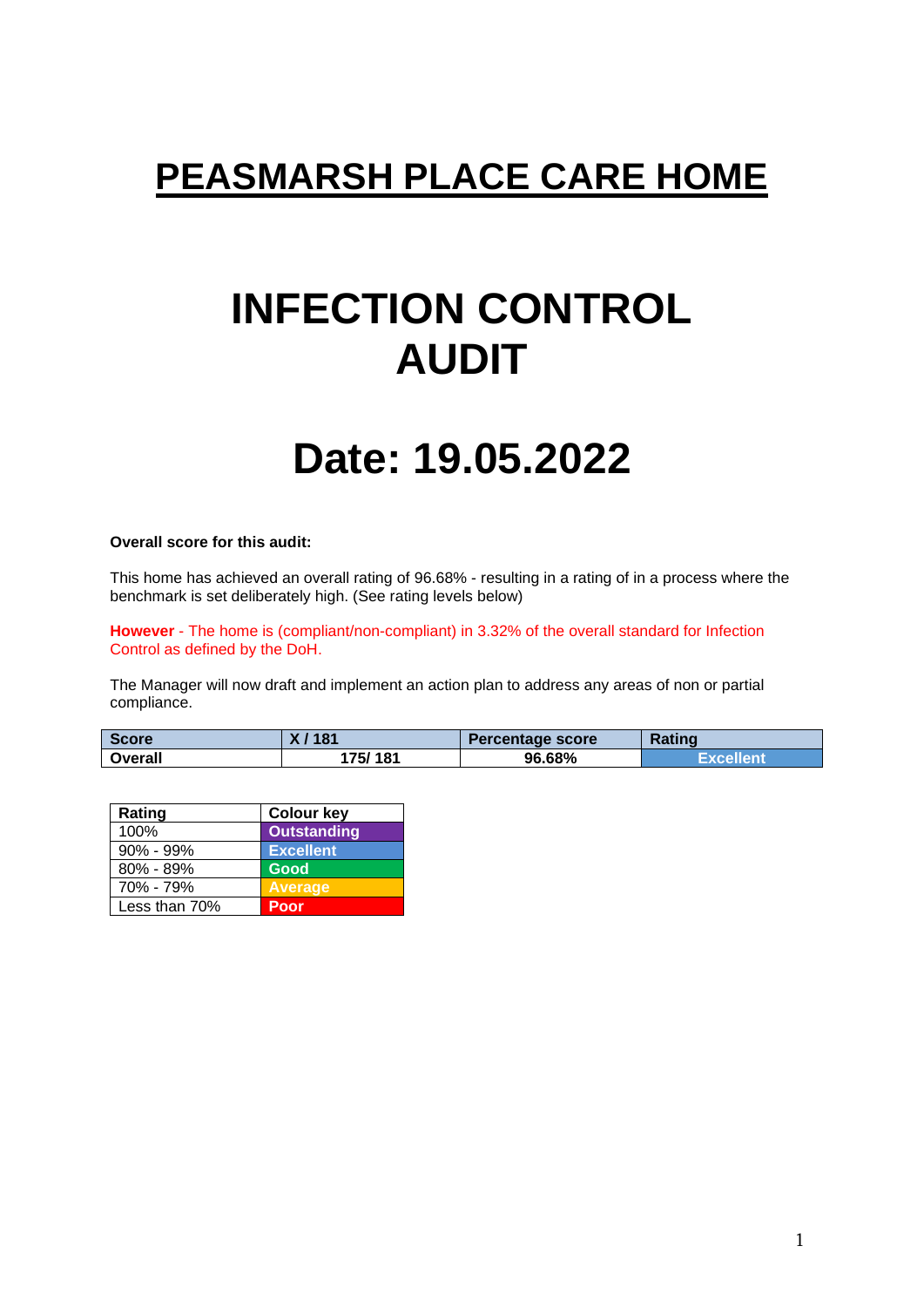## **1. Hand Hygiene**

### **Standard statement:**

Hands will be decontaminated correctly and in a timely manner using an appropriate cleansing agent to reduce risk of cross infection. *Indicate status by ticking the appropriate box*

|                |                                                                                                                                        |            |    |            | Indicate status by ticking the appropriate box       |
|----------------|----------------------------------------------------------------------------------------------------------------------------------------|------------|----|------------|------------------------------------------------------|
|                |                                                                                                                                        | <b>Yes</b> | No | N/A        | <b>Actions</b>                                       |
| $\mathbf{1}$   | The home has comprehensive procedures and a<br>policy for hand hygiene                                                                 | $\sqrt{ }$ |    |            | <b>BETTEL P+P</b>                                    |
| $\overline{2}$ | Structures are in place to ensure compliance and<br>monitoring of the policy                                                           | $\sqrt{}$  |    |            | <b>OBSERVATIONAL AUDIT</b>                           |
| 3              | Hand hygiene is an integral part of staff induction                                                                                    | $\sqrt{}$  |    |            |                                                      |
| 4              | Staff have received training in hand hygiene<br>procedures at least annually                                                           | $\sqrt{ }$ |    |            | <b>TRAINING MATRIX JULY 2022</b><br><b>RECORDED</b>  |
| 5              | Care staff nails are short, clean and free from nail<br>extensions and varnish                                                         | $\sqrt{}$  |    |            |                                                      |
| 6              | No wrist watches, stoned rings or other wrist jewellery<br>are worn during clinical procedures. Arms are bare<br>below the elbow.      | $\sqrt{ }$ |    |            |                                                      |
| $\overline{7}$ | All visitors must wash their hands on arrival and<br>leaving the house.                                                                | $\sqrt{ }$ |    |            |                                                      |
| 8              | Posters prompting hand hygiene are available and<br>are on display                                                                     | $\sqrt{}$  |    |            |                                                      |
| 9              | There is a hand wash basin in each treatment/ clinical<br>area                                                                         | $\sqrt{}$  |    |            | <b>IN EVERY BEDROOM</b>                              |
| 10             | Hand washing facilities are clean and intact (sinks,<br>taps, splash backs, soap and towel dispensers)                                 | $\sqrt{}$  |    |            |                                                      |
| 11             | Hand wash basins are dedicated to that use only and<br>are free from used equipment/inappropriate items                                | $\sqrt{ }$ |    |            |                                                      |
| 12             | There is easy access to the hand wash basin                                                                                            | $\sqrt{ }$ |    |            |                                                      |
| 13             | The hand wash basin complies with HTM 64, i.e. no<br>plugs, no overflows, water from taps not directly<br>situated above the plug hole |            |    | $\sqrt{ }$ | Not relevant for this setting                        |
| 14             | Elbow operated taps are available at all hand wash<br>basins in clinical areas                                                         |            |    | $\sqrt{ }$ | Not relevant for this setting                        |
| 15             | Liquid soap is available at all hand wash basin and<br>is in the form of single use cartridge dispensers,<br>ideally wall hung         | $\sqrt{}$  |    |            | Need to revert to wall hung use<br>now post pandemic |
| 16             | There is no bar of soap at hand washing basins in<br>treatment/clinical areas                                                          | $\sqrt{ }$ |    |            |                                                      |
| 17             | Alcohol hand rub is available at the point of care                                                                                     | $\sqrt{}$  |    |            | Wall unit/in compartment                             |
| 18             | Clinical staff are encouraged to use hand moisturisers<br>that are pump operated or their own for personal use                         |            |    |            |                                                      |
| 19             | Soft absorbent paper towels are available at all hand<br>wash sinks                                                                    | $\sqrt{ }$ |    |            |                                                      |
| 20             | Re-usable cotton towels are NOT used                                                                                                   | $\sqrt{}$  |    |            |                                                      |
| 21             | There are no re-usable nailbrushes used or present<br>at hand wash sinks                                                               | $\sqrt{ }$ |    |            |                                                      |
| 22             | There is a fully operational foot operated bin for waste<br>towels in close proximity to hand wash sinks                               | $\sqrt{ }$ |    |            |                                                      |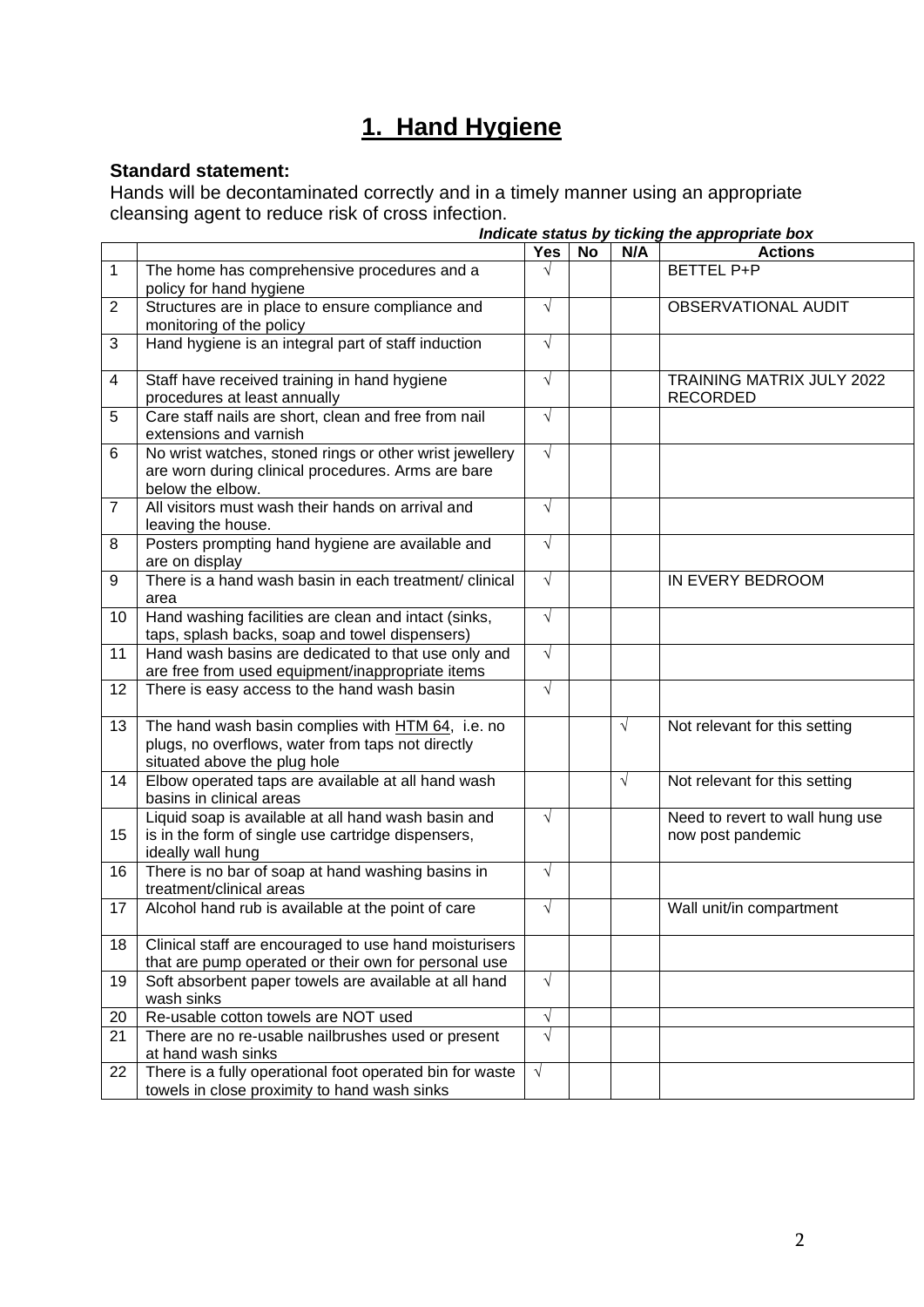| <b>Score</b>   | X / 22  | Percentage score | <b>Rating</b> |
|----------------|---------|------------------|---------------|
| <b>Section</b> | 22 / 22 | 100%             | dina          |

| Rating        | <b>Colour key</b>  |
|---------------|--------------------|
| 100%          | <b>Outstanding</b> |
| $90\% - 99\%$ | <b>Excellent</b>   |
| $80\% - 89\%$ | Good               |
| 70% - 79%     | <b>Average</b>     |
| Less than 70% | Poor               |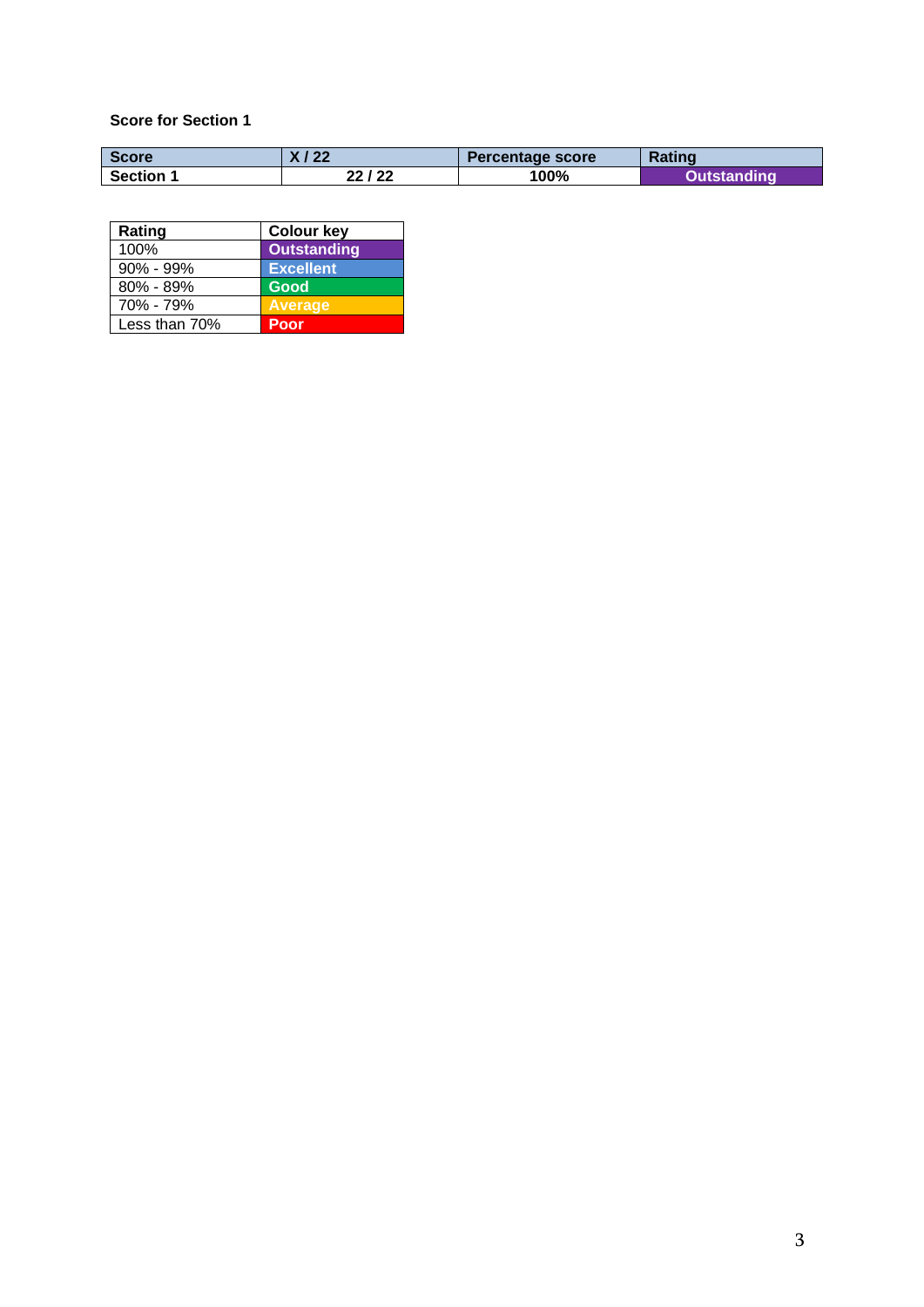# **2. Environment**

### **Standard:**

The environment will be maintained appropriately to reduce risk of cross infection

|                |                                                      |            |           |            | Indicate status by ticking the appropriate box |
|----------------|------------------------------------------------------|------------|-----------|------------|------------------------------------------------|
|                |                                                      | <b>Yes</b> | <b>No</b> | N/A        | <b>Actions</b>                                 |
| 1              | There is a cleaning schedule in place detailing      | $\sqrt{}$  |           |            | Need to review frequency & layout of           |
|                | daily, weekly, monthly, quarterly, annual            |            |           |            | record sheet please.                           |
|                | cleaning regimes. Structures are in place to         |            |           |            |                                                |
|                | ensure compliance and auditing of cleanliness        |            |           |            |                                                |
| 2              | Overall appearance of the environment is tidy        | $\sqrt{}$  |           |            |                                                |
|                | and uncluttered with only appropriate, clean and     |            |           |            |                                                |
|                | well maintained furniture used                       |            |           |            |                                                |
| 3              | The environment smells clean, fresh and              | $\sqrt{ }$ |           |            |                                                |
|                | pleasant                                             |            |           |            |                                                |
| 4              | The allocation of rooms for clinical practice is fit |            |           | $\sqrt{ }$ | Not relevant for this location                 |
|                | for purpose                                          |            |           |            |                                                |
| 5              | Rooms where clinical procedures take place are       | $\sqrt{ }$ |           |            | Residents bedrooms are carpeted.               |
|                | not carpeted                                         |            |           |            |                                                |
| 6              | Floor coverings in clinical areas are washable       |            |           | $\sqrt{}$  | Not relevant for this location                 |
|                | and impervious to moisture and are sealed            |            |           |            |                                                |
|                | regularly                                            |            |           |            |                                                |
| $\overline{7}$ | The complete floor, including edges and corners      | $\sqrt{ }$ |           |            |                                                |
|                | are visibly clean with no visible body               |            |           |            |                                                |
|                | substances, dust, dirt or debris                     |            |           |            |                                                |
| 8              | Furniture, fixtures and fittings should be visibly   | $\sqrt{ }$ |           |            |                                                |
|                | clean with no body substances, dust, dirt or         |            |           |            |                                                |
|                | debris                                               |            |           |            |                                                |
| 9              | All dispensers, holders and all parts of the         | $\sqrt{ }$ |           |            |                                                |
|                | surfaces of dispensers of soap or alcohol gels,      |            |           |            |                                                |
|                | paper towel/toilet paper holders are visibly clean   |            |           |            |                                                |
|                | with no body substances, dust, dirt or debris or     |            |           |            |                                                |
|                | adhesive tape                                        |            |           |            |                                                |
| 10             | Toilets are visibly clean with no body               | $\sqrt{ }$ |           |            |                                                |
|                | substances, dust, lime scale stains, deposits or     |            |           |            |                                                |
|                | smears - including underneath the toilet seat        |            |           |            |                                                |
| 11             | Hand wash basins are visibly clean with no           | $\sqrt{ }$ |           |            |                                                |
|                | body substances, dust, lime scale stains or          |            |           |            |                                                |
|                | deposits or smears                                   |            |           |            |                                                |
| 12             | Hand wash basins are dedicated for that use          | $\sqrt{ }$ |           |            |                                                |
|                | only and are free from used equipment and            |            |           |            |                                                |
|                | inappropriate items                                  |            |           |            |                                                |
| 13             | Facilities are available for the safe disposal of    | $\sqrt{ }$ |           |            |                                                |
|                | sanitary towels                                      |            |           |            |                                                |
| 14             | Sanitary bins are replaced regularly with clean      | $\sqrt{ }$ |           |            |                                                |
|                | to prevent from overfilling                          |            |           |            |                                                |
| 15             | Waste receptacles are clean, including lid and       | $\sqrt{ }$ |           |            | Please increase quantity of pedal bins         |
|                | pedal                                                |            |           |            | overall                                        |
| 16             | Foot pedals of clinical waste bins are in good       | $\sqrt{ }$ |           |            |                                                |
|                | working order                                        |            |           |            |                                                |
| 17             | There is a clearing schedule procedure in place      | $\sqrt{ }$ |           |            |                                                |
|                | for regular decontamination of curtains and          |            |           |            |                                                |
|                | blinds                                               |            |           |            |                                                |
|                |                                                      |            |           |            |                                                |
|                |                                                      |            |           |            |                                                |
|                |                                                      |            |           |            |                                                |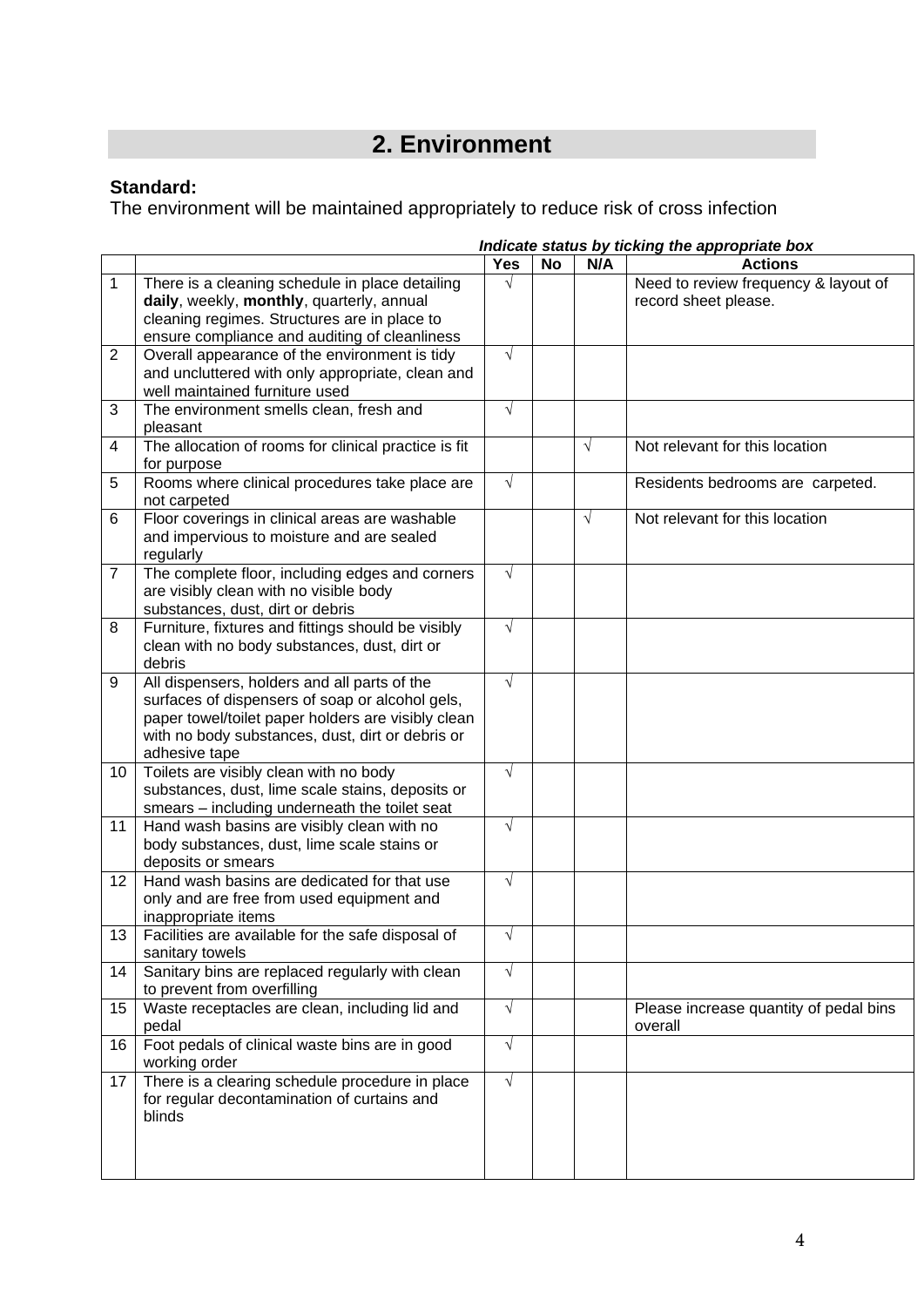| 18 | Furniture used by service users e.g. chairs and<br>sofas, are made of impermeable and washable<br>materials | $\sqrt{ }$ |   |           | Except where those are the personal<br>items of Residents |
|----|-------------------------------------------------------------------------------------------------------------|------------|---|-----------|-----------------------------------------------------------|
| 19 | Chairs are free from rips and tears                                                                         | $\sqrt{ }$ |   |           |                                                           |
| 20 | Pillows in treatment rooms are enclosed in a<br>washable and impervious cover                               |            |   |           | Not appropriate for this location                         |
| 21 | Arrangements are in place taking damaged<br>furniture out of service for repair and<br>maintenance          | $\sqrt{ }$ |   |           |                                                           |
| 22 | Tables are tidy and uncluttered to ease cleaning                                                            | $\sqrt{ }$ |   |           |                                                           |
| 23 | Equipment is cleaned, maintained and stored<br>appropriately                                                |            | V |           | Action planned to improve this process                    |
| 24 | Water coolers are mains supplied, visibly clean<br>and on a planned maintenance programme                   |            |   | $\lambda$ | No water cooler on site                                   |
| 25 | Hoists and bath hoists to be cleaned before<br>each user especially under the seat.                         | $\sqrt{ }$ |   |           |                                                           |
| 26 | Wheelchair cleaning is on a planned/designated<br>schedule                                                  | $\sqrt{ }$ |   |           |                                                           |

| <b>Score</b>     | '26     | Percentage score | Rating    |
|------------------|---------|------------------|-----------|
| <b>Section 2</b> | 25 / 26 | 96.15%           | Excellent |

| Rating        | <b>Colour key</b>  |
|---------------|--------------------|
| 100%          | <b>Outstanding</b> |
| 90% - 99%     | <b>Excellent</b>   |
| $80\% - 89\%$ | Good               |
| 70% - 79%     | <b>Average</b>     |
| Less than 70% | Poor               |
|               |                    |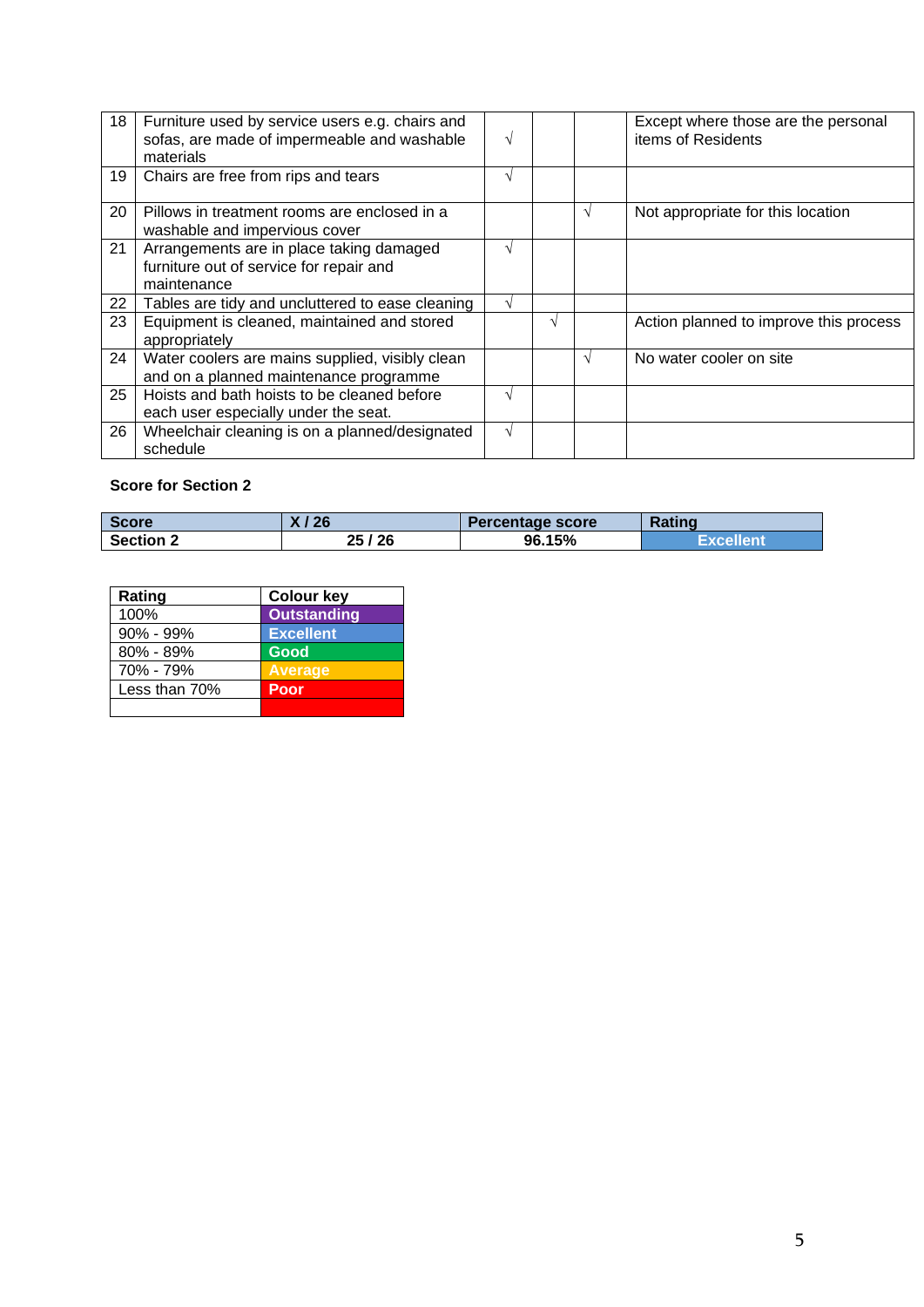## **3. Disposal of waste**

### **Standard:**

Waste is disposed of safely without the risk of contamination or injury and in accordance with legislation.

|                |                                                                                                                                                                                                                                                                                                                                                                                                                                                                                       | <b>Yes</b> | <b>No</b> | N/A        | <b>Actions</b>                                                                                                                                                |
|----------------|---------------------------------------------------------------------------------------------------------------------------------------------------------------------------------------------------------------------------------------------------------------------------------------------------------------------------------------------------------------------------------------------------------------------------------------------------------------------------------------|------------|-----------|------------|---------------------------------------------------------------------------------------------------------------------------------------------------------------|
|                |                                                                                                                                                                                                                                                                                                                                                                                                                                                                                       |            |           |            |                                                                                                                                                               |
| $\mathbf{1}$   | The home has comprehensive procedures                                                                                                                                                                                                                                                                                                                                                                                                                                                 |            |           |            | <b>BETTLE P&amp;P</b>                                                                                                                                         |
|                | /policy for disposal of waste                                                                                                                                                                                                                                                                                                                                                                                                                                                         |            |           |            |                                                                                                                                                               |
| $\overline{c}$ | Structures are in place to ensure compliance                                                                                                                                                                                                                                                                                                                                                                                                                                          | $\sqrt{}$  |           |            |                                                                                                                                                               |
|                | and monitoring of waste procedures                                                                                                                                                                                                                                                                                                                                                                                                                                                    |            |           |            |                                                                                                                                                               |
| 3              | If generating clinical waste the home is                                                                                                                                                                                                                                                                                                                                                                                                                                              | $\sqrt{}$  |           |            |                                                                                                                                                               |
|                | registered to do so                                                                                                                                                                                                                                                                                                                                                                                                                                                                   |            |           |            |                                                                                                                                                               |
|                | Clinical waste is disposed of and transported<br>in appropriate sharps containers OR clinical<br>waste bags & comply with British Standards.<br>*18 01 01 wastes from natal care, diagnosis,<br>treatment or prevention of disease in humans<br>*18 01 01 sharps<br>*18 01 04 wastes whose collection and<br>disposal is not subject to special requirements<br>in order to prevent infection (e.g. dressings,<br>plaster cast, linen, disposable clothing,<br>incontinence products) | $\sqrt{}$  |           |            | Need to address issues re<br>removal of clinical waste<br>generated by District Nurse<br>team.<br>Please add additional clinical<br>wastebin on upper floors. |
|                | *18 01 06 chemicals consisting of or                                                                                                                                                                                                                                                                                                                                                                                                                                                  |            |           |            |                                                                                                                                                               |
|                | containing dangerous substances                                                                                                                                                                                                                                                                                                                                                                                                                                                       |            |           |            |                                                                                                                                                               |
| 4              | * European Waste Catalogue codes<br>All other waste is classified as domestic                                                                                                                                                                                                                                                                                                                                                                                                         | V          |           |            |                                                                                                                                                               |
|                | waste and is disposed of in domestic waste                                                                                                                                                                                                                                                                                                                                                                                                                                            |            |           |            |                                                                                                                                                               |
|                | bags                                                                                                                                                                                                                                                                                                                                                                                                                                                                                  |            |           |            |                                                                                                                                                               |
| 5              | Staff have attended a training session which                                                                                                                                                                                                                                                                                                                                                                                                                                          | $\sqrt{}$  |           |            |                                                                                                                                                               |
|                | includes the correct and safe disposal of                                                                                                                                                                                                                                                                                                                                                                                                                                             |            |           |            |                                                                                                                                                               |
|                | clinical waste                                                                                                                                                                                                                                                                                                                                                                                                                                                                        |            |           |            |                                                                                                                                                               |
| 6              | There is evidence that staff are segregating                                                                                                                                                                                                                                                                                                                                                                                                                                          |            |           |            |                                                                                                                                                               |
|                | waste correctly                                                                                                                                                                                                                                                                                                                                                                                                                                                                       |            |           |            |                                                                                                                                                               |
| $\overline{7}$ | Staff understand the waste signage (posters)                                                                                                                                                                                                                                                                                                                                                                                                                                          | $\sqrt{}$  |           |            | <b>Checked by Grounds</b>                                                                                                                                     |
|                | identifying waste segregation and these are                                                                                                                                                                                                                                                                                                                                                                                                                                           |            |           |            | Maintenance Team                                                                                                                                              |
|                | available in all areas                                                                                                                                                                                                                                                                                                                                                                                                                                                                |            |           |            |                                                                                                                                                               |
| 8              | Clinical waste sacks are labelled and secured                                                                                                                                                                                                                                                                                                                                                                                                                                         | $\sqrt{}$  |           |            |                                                                                                                                                               |
|                | before disposal                                                                                                                                                                                                                                                                                                                                                                                                                                                                       |            |           |            |                                                                                                                                                               |
| 9              | There is no storage of waste in corridors or in<br>other inappropriate areas inside/outside the                                                                                                                                                                                                                                                                                                                                                                                       | $\sqrt{}$  |           |            |                                                                                                                                                               |
|                | facility whilst waste is awaiting collection                                                                                                                                                                                                                                                                                                                                                                                                                                          |            |           |            |                                                                                                                                                               |
| 10             | Hazardous and offensive waste is segregated                                                                                                                                                                                                                                                                                                                                                                                                                                           | $\sqrt{}$  |           |            |                                                                                                                                                               |
|                | from other waste for transportation                                                                                                                                                                                                                                                                                                                                                                                                                                                   |            |           |            |                                                                                                                                                               |
| 11             | All plastic waste sacks are fully enclosed                                                                                                                                                                                                                                                                                                                                                                                                                                            | V          |           |            |                                                                                                                                                               |
|                | within bins to minimise the risk of injury                                                                                                                                                                                                                                                                                                                                                                                                                                            |            |           |            |                                                                                                                                                               |
| 12             | All waste bins used are foot operated, lidded                                                                                                                                                                                                                                                                                                                                                                                                                                         | $\sqrt{}$  |           |            |                                                                                                                                                               |
|                | and in good working order                                                                                                                                                                                                                                                                                                                                                                                                                                                             |            |           |            |                                                                                                                                                               |
| 13             | All clinical and domestic waste bins are visibly                                                                                                                                                                                                                                                                                                                                                                                                                                      | $\sqrt{}$  |           |            | New schedule in place now                                                                                                                                     |
|                | clean - externally and internally                                                                                                                                                                                                                                                                                                                                                                                                                                                     |            |           |            |                                                                                                                                                               |
| 14             | Glass and aerosol boxes are not used for                                                                                                                                                                                                                                                                                                                                                                                                                                              |            |           | $\sqrt{ }$ | Not relevant to this location                                                                                                                                 |
|                | prescription only medicine bottles                                                                                                                                                                                                                                                                                                                                                                                                                                                    |            |           |            |                                                                                                                                                               |
| 15             | Waste bags are removed from clinical areas                                                                                                                                                                                                                                                                                                                                                                                                                                            | $\sqrt{}$  |           |            |                                                                                                                                                               |
|                | daily                                                                                                                                                                                                                                                                                                                                                                                                                                                                                 |            |           |            |                                                                                                                                                               |
|                |                                                                                                                                                                                                                                                                                                                                                                                                                                                                                       |            |           |            |                                                                                                                                                               |
| 16             | There is no emptying of clinical waste from<br>one bag to another                                                                                                                                                                                                                                                                                                                                                                                                                     | V          |           |            |                                                                                                                                                               |

#### *Indicate status by ticking the appropriate box*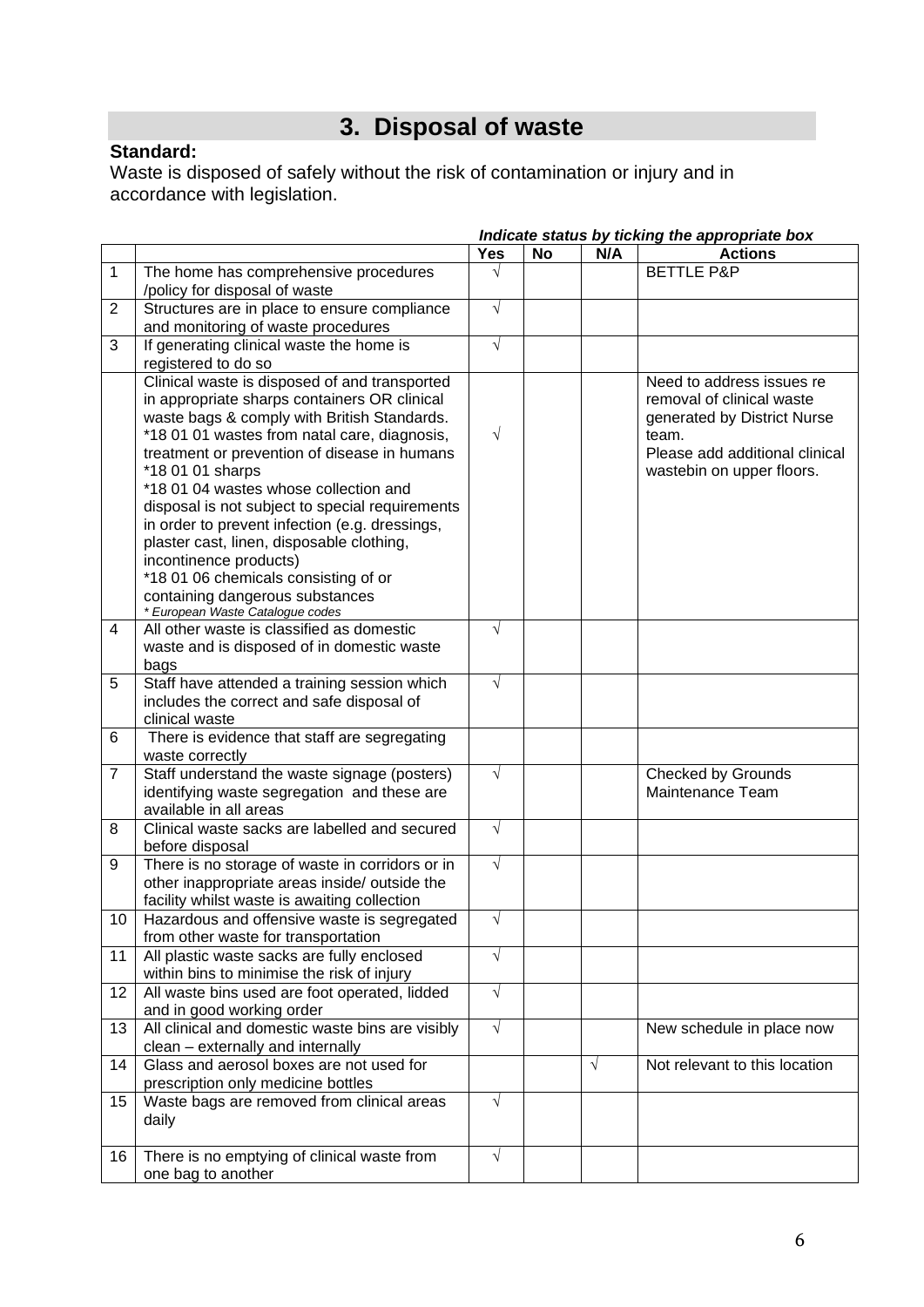| 17 | There are no overfilled bags. Bags are no<br>more than 2/3 full                                                                                                                                                                             |  |                            |
|----|---------------------------------------------------------------------------------------------------------------------------------------------------------------------------------------------------------------------------------------------|--|----------------------------|
| 18 | Gloves and aprons are worn when<br>transferring bags to bins. These gloves and<br>aprons are disposed of in a sealed bag i.e.<br>NOT disposed of loose in bins.                                                                             |  |                            |
| 19 | All large collecting clinical waste containers<br>are clean and the waste storage area is clean<br>and tidy                                                                                                                                 |  | Cleaning schedule in place |
| 20 | Where there is a dedicated area for the safe<br>storage of clinical waste (outside compound),<br>it is under cover from the elements and free<br>from pests and vermin and the area is locked<br>and inaccessible to animals and the public |  |                            |
| 21 | There is no storage of inappropriate items in<br>the waste compound                                                                                                                                                                         |  |                            |
| 22 | The waste compound is kept clean and tidy                                                                                                                                                                                                   |  |                            |

| <b>Score</b>     | / 23<br>^ ' | Percentage score | <b>Rating</b>      |
|------------------|-------------|------------------|--------------------|
| <b>Section 3</b> | 22 / 22     | 100%             | <b>Qutstanding</b> |

| Rating        | <b>Colour key</b>  |
|---------------|--------------------|
| 100%          | <b>Outstanding</b> |
| $90\% - 99\%$ | <b>Excellent</b>   |
| $80\% - 89\%$ | Good               |
| 70% - 79%     | <b>Average</b>     |
| Less than 70% | Poor               |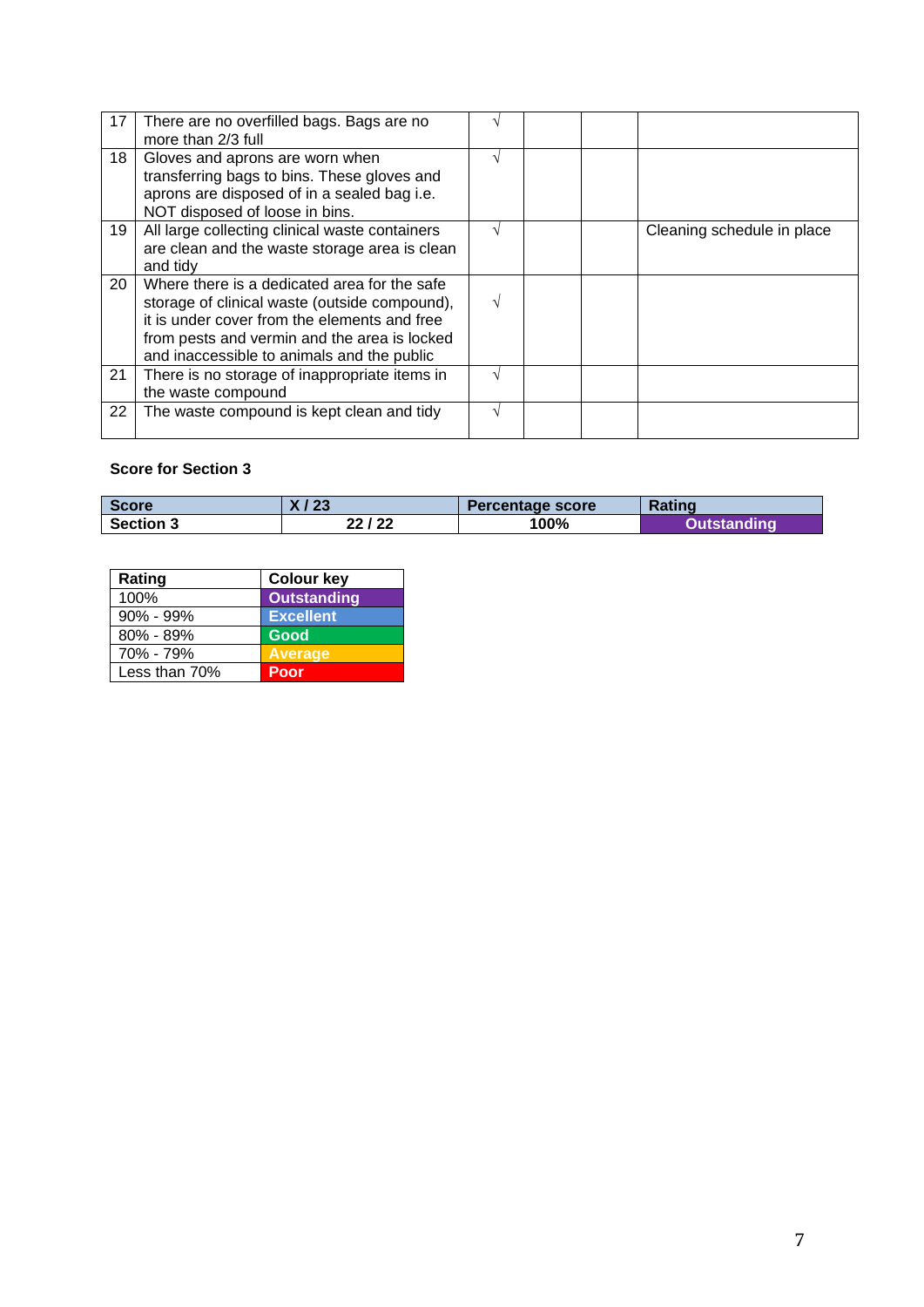# 4. **Spillage and/or contamination with body fluids**

### **Standard:**

Body fluid spillage or contamination is dealt with in a way that reduces the risk of cross contamination.

|                |                                                                                                                                                                                   |            |           |     | Indicate status by ticking the appropriate box |
|----------------|-----------------------------------------------------------------------------------------------------------------------------------------------------------------------------------|------------|-----------|-----|------------------------------------------------|
|                |                                                                                                                                                                                   | <b>Yes</b> | <b>No</b> | N/A | <b>Actions</b>                                 |
| $\mathbf{1}$   | The home has comprehensive procedures/policy for<br>dealing with body fluid spillages                                                                                             | V          |           |     | <b>BRETTEL P+P</b>                             |
| 2              | Structures are in place to ensure, compliance and<br>monitoring of the policy                                                                                                     | $\sqrt{ }$ |           |     | <b>Recent Experience</b>                       |
| 3              | Staff have received training in dealing with body<br>fluid spillages.                                                                                                             | $\sqrt{}$  |           |     |                                                |
| 4              | Staff who come into contact with specimens, body<br>fluids or spillages have been advised to be<br>immunised against Hepatitis B                                                  | $\sqrt{ }$ |           |     |                                                |
| 5              | Dedicated spillage kits are available for<br>decontaminating and cleaning bodily fluids                                                                                           | $\sqrt{}$  |           |     |                                                |
| 6              | Personal protective equipment is available                                                                                                                                        | $\sqrt{ }$ |           |     |                                                |
| $\overline{7}$ | Equipment used to clear up body fluid spillages is<br>disposable.                                                                                                                 | $\sqrt{}$  |           |     |                                                |
| 8              | Appropriate disinfectants are available for cleaning<br>all body fluid spillages (see 8)                                                                                          | $\sqrt{}$  |           |     |                                                |
| 9              | Sodium hydrochloride solution in the strength<br>1:10,000ppm (1%) OR NaDCC (sodium<br>Dichloroisocyanurate) is available                                                          | $\sqrt{}$  |           |     | Milton in use                                  |
| 10             | Medical equipment that has been contaminated with<br>body fluids is cleaned appropriately and a Permit to<br>Work document completed (e.g. decontamination<br>certificate/ label) | $\sqrt{ }$ |           |     |                                                |
| 11             | Furniture that has been contaminated with body<br>substances and cannot be cleaned is condemned                                                                                   | $\sqrt{}$  |           |     |                                                |

| <b>Score</b>     | Y 111            | Percentage score | <b>Rating</b>      |
|------------------|------------------|------------------|--------------------|
| <b>Section 4</b> | <i>1</i> 44<br>м | 100%             | <b>Dutstanding</b> |

| Rating        | <b>Colour key</b>  |
|---------------|--------------------|
| 100%          | <b>Outstanding</b> |
| $90\% - 99\%$ | <b>Excellent</b>   |
| $80\% - 89\%$ | Good               |
| 70% - 79%     | <b>Average</b>     |
| Less than 70% | Poor               |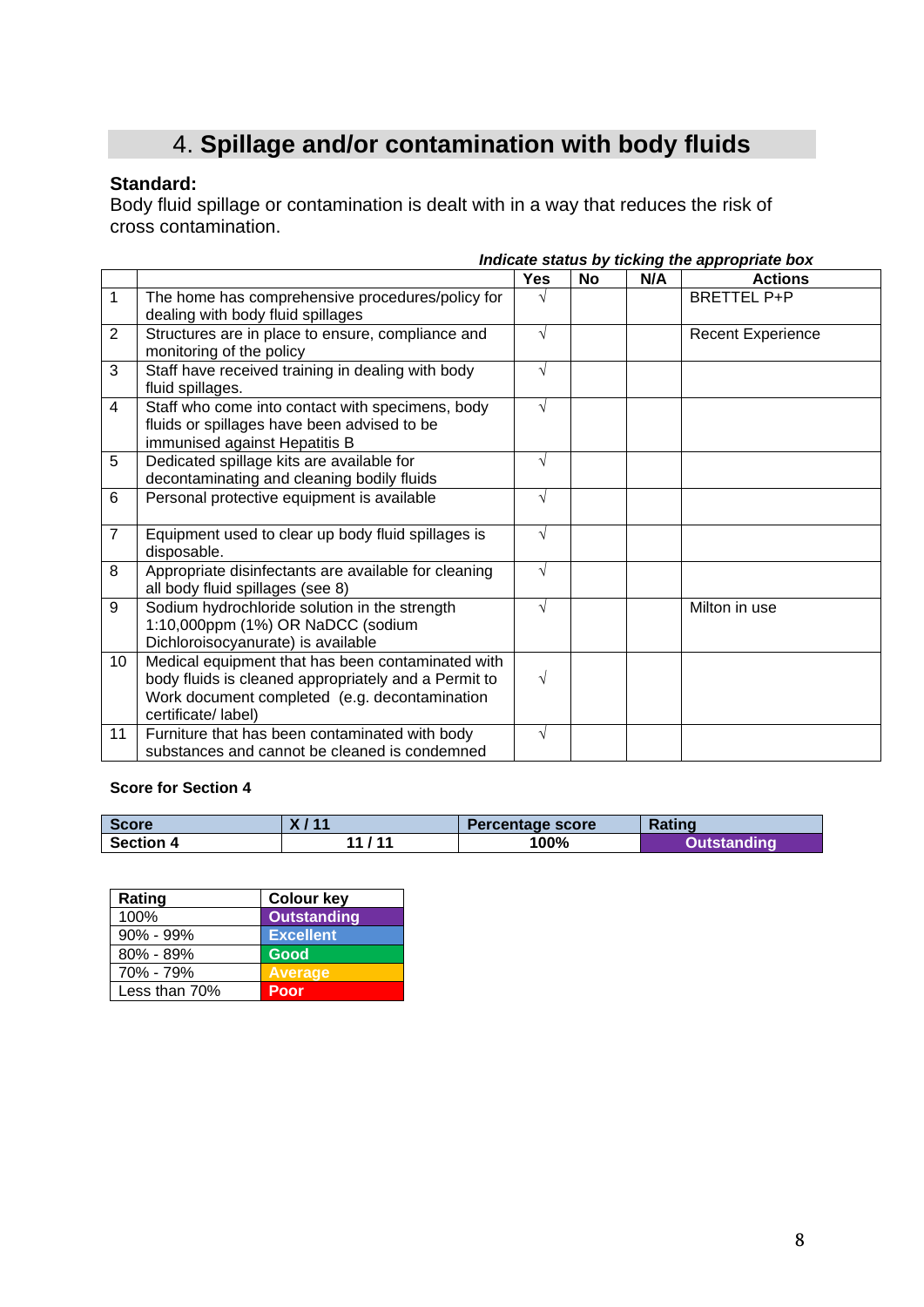# **5. Personal Protective Equipment**

### **Standard:**

Personal protective equipment is available and is used appropriately to reduce the risk of cross infection

|                |                                                                                                                                                                                       | Indicate status by ticking the appropriate box |           |     |                                 |
|----------------|---------------------------------------------------------------------------------------------------------------------------------------------------------------------------------------|------------------------------------------------|-----------|-----|---------------------------------|
|                |                                                                                                                                                                                       | <b>Yes</b>                                     | <b>No</b> | N/A | <b>Actions</b>                  |
| $\mathbf{1}$   | The home has comprehensive<br>procedures/policy for the appropriate use of<br>personal protective equipment                                                                           | $\sqrt{}$                                      |           |     |                                 |
| 2              | Structures are in place to ensure compliance<br>and monitoring of the policy                                                                                                          | $\sqrt{ }$                                     |           |     |                                 |
| 3              | Staff are trained in the use of personal<br>protective equipment at induction<br><b>GLOVES</b>                                                                                        | $\sqrt{}$                                      |           |     | Being repeated in next<br>month |
| 4              | Sterile and non-sterile gloves (powder free)<br>conforming to European Community (EC)<br>standards are fit for purpose (no splitting etc.)<br>and are available in all clinical areas | $\sqrt{}$                                      |           |     |                                 |
| 5              | Alternatives to natural rubber latex (NRL)<br>gloves are available for use by practitioners<br>and service users with NRL sensitivity                                                 | $\sqrt{}$                                      |           |     |                                 |
| 6              | Powdered or polythene gloves are not in use<br>in clinical areas                                                                                                                      | $\sqrt{ }$                                     |           |     |                                 |
| $\overline{7}$ | There is an appropriate range of sizes<br>available                                                                                                                                   | $\sqrt{}$                                      |           |     |                                 |
| 8              | Gloves are worn as single use items for each<br>clinical procedure or episode of care                                                                                                 | $\sqrt{ }$                                     |           |     |                                 |
| 9              | Hands are decontaminated following the<br>removal of gloves                                                                                                                           | $\sqrt{}$                                      |           |     |                                 |
| 10             | Gloves are stored appropriately in their<br>original dispensers and away from potential<br>contaminants                                                                               | $\sqrt{}$                                      |           |     |                                 |
|                | <b>APRONS</b>                                                                                                                                                                         |                                                |           |     |                                 |
| 11             | Disposable plastic aprons are worn when<br>there is a risk that clothing, or uniform may<br>become exposed to body fluids or become<br>wet                                            | $\sqrt{}$                                      |           |     |                                 |
| 12             | Disposable plastic aprons are worn as single<br>use items for each clinical procedure or<br>episode of care                                                                           | $\sqrt{}$                                      |           |     |                                 |
| 13             | Aprons are stored appropriately                                                                                                                                                       | $\sqrt{}$                                      |           |     |                                 |
|                | <b>FACE &amp; EYE PROTECTION</b>                                                                                                                                                      |                                                |           |     |                                 |
| 14             | Clean and disposable facemasks and eye<br>protection are worn where there is a risk of<br>any body fluids splashing into the face and<br>eyes                                         | $\sqrt{}$                                      |           |     |                                 |
| 15             | Eye protection is cleaned between use                                                                                                                                                 | $\sqrt{}$                                      |           |     |                                 |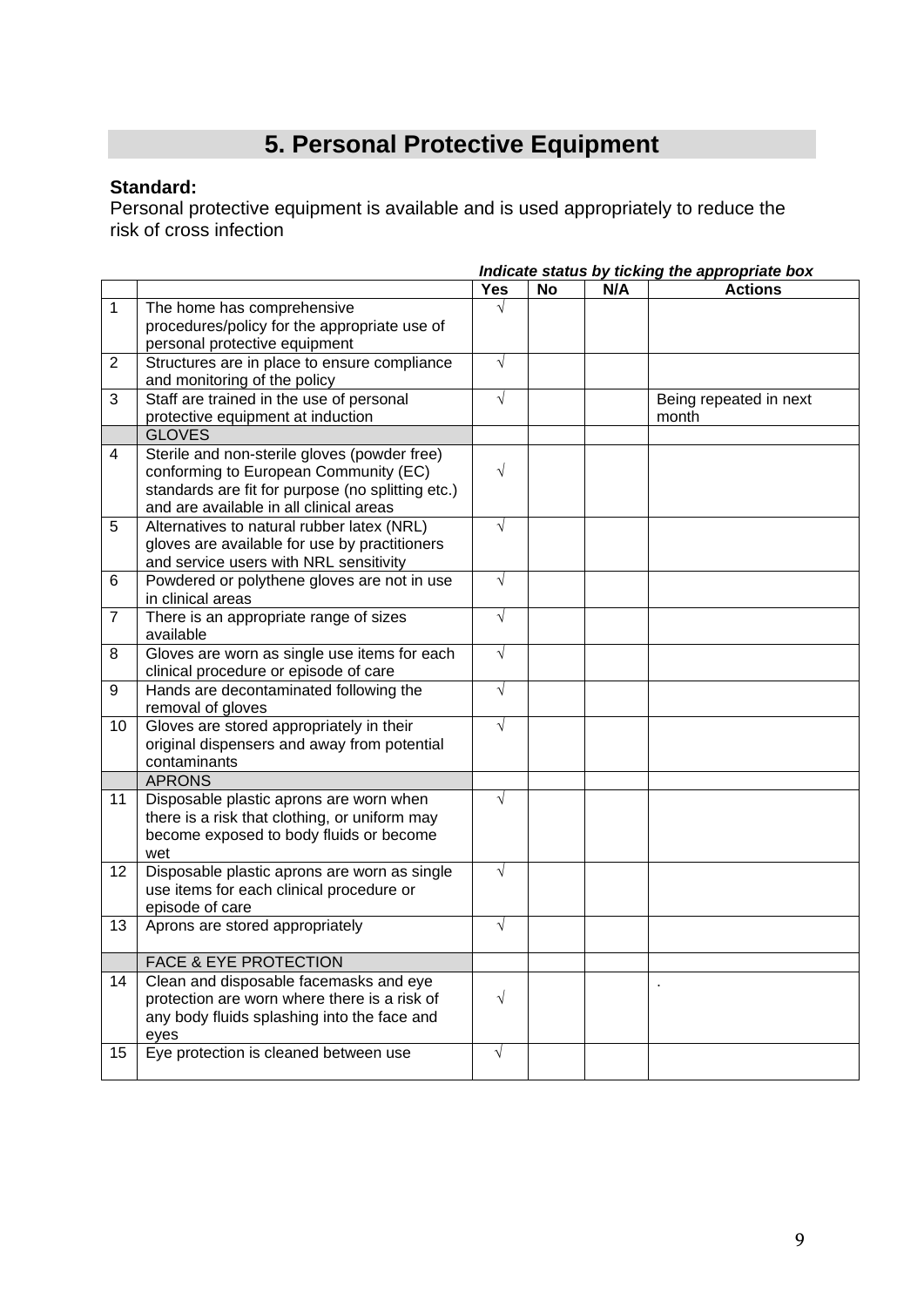| <b>Score</b>     | R    | Percentage score | <b>Rating</b> |
|------------------|------|------------------|---------------|
| <b>Section 5</b> | / 15 | 100%             | <b>ling</b>   |

| Rating        | <b>Colour key</b>  |
|---------------|--------------------|
| 100%          | <b>Outstanding</b> |
| $90\% - 99\%$ | <b>Excellent</b>   |
| $80\% - 89\%$ | Good               |
| 70% - 79%     | <b>Average</b>     |
| Less than 70% | Poor               |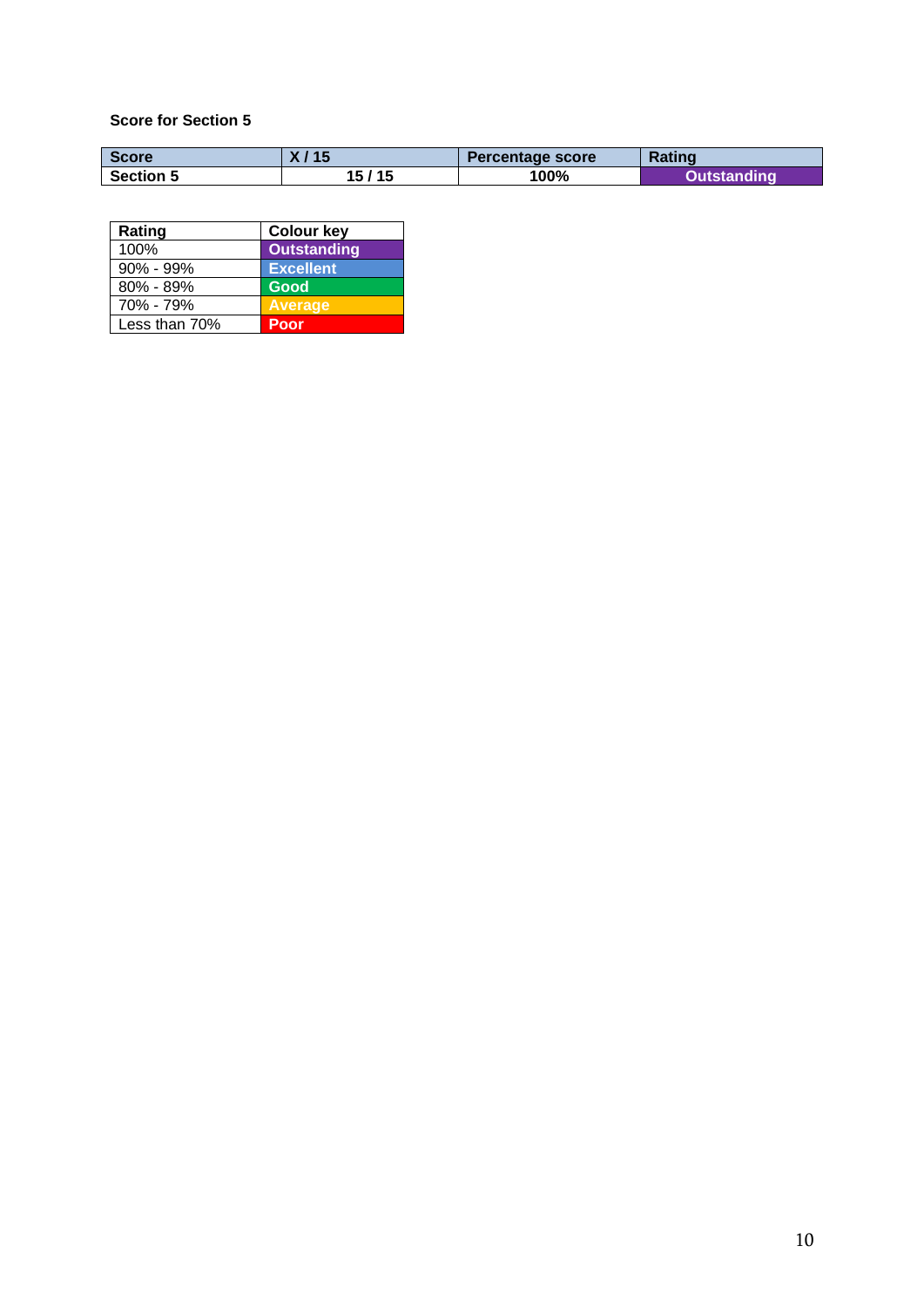### **6. Management of spills, splashes, sharps injuries & bites**

### **Standard:**

Sharps/ needle sticks injuries, bites, splashes involving blood or other body fluids are managed in a way that reduces the risk of injury or infection.

|                |                                                  |            |    |            | indicate status by ticking the appropriate box |
|----------------|--------------------------------------------------|------------|----|------------|------------------------------------------------|
|                |                                                  | <b>Yes</b> | No | N/A        | <b>Actions</b>                                 |
| $\mathbf{1}$   | The home has comprehensive procedures/           |            |    |            |                                                |
|                | policy for the management of sharps/ needle      | $\sqrt{ }$ |    |            |                                                |
|                | stick injuries or splashes and bites in a way    |            |    |            |                                                |
|                | that reduces injury or infection                 |            |    |            |                                                |
| $\overline{2}$ | Structures are in place to ensure compliance     | $\sqrt{ }$ |    |            |                                                |
|                | and monitoring of the policy                     |            |    |            |                                                |
| 3              | There are arrangements in place that advise      |            |    | $\sqrt{ }$ | Not appropriate for this location              |
|                | staff are immunised against Hepatitis B          |            |    |            |                                                |
| $\overline{4}$ | There are arrangements in place that ensure      | $\sqrt{}$  |    |            | No sharps use at this location.                |
|                | staff are dealt with appropriately in the event  |            |    |            | Sharps use managed by District                 |
|                | of a needle stick or bite/ splash                |            |    |            | Nurses & under their P+P                       |
| 5              | All staff receive training in sharps/splash/     | $\sqrt{}$  |    |            |                                                |
|                | bite management and are aware of the             |            |    |            |                                                |
|                | actions to take following an injury              |            |    |            |                                                |
| 6              | All needle stick/ sharps/ bite / splash injuring | $\sqrt{}$  |    |            |                                                |
|                | are recorded/reported/audited                    |            |    |            |                                                |
| $\overline{7}$ | Appropriate devices are used for exposure        |            |    | $\sqrt{ }$ | Not appropriate for this location              |
|                | prone procedures                                 |            |    |            |                                                |
| 8              | There is signage (e.g. a poster) displayed for   |            |    | $\sqrt{ }$ | Not appropriate for this location              |
|                | the management of needle stick/ sharps           |            |    |            |                                                |
|                | injuries and/ bites and splashes                 |            |    |            |                                                |
| 9              | Sharps containers comply with BS 7320            |            |    | $\sqrt{}$  | Not appropriate for this location              |
|                | (1990)/ UN 3291                                  |            |    |            |                                                |
| 10             | All sharps containers in use are labelled with   |            |    | $\sqrt{ }$ | Not appropriate for this location              |
|                | date, locality and signed                        |            |    |            |                                                |
| 11             | Sharps containers are available at the point     |            |    | $\sqrt{ }$ | Not appropriate for this location              |
|                | of use                                           |            |    |            |                                                |
| 12             | When full and ready for disposal all sharps      |            |    | $\sqrt{ }$ | Not appropriate for this location              |
|                | containers are dated and signed                  |            |    |            |                                                |
| 13             | Sharps containers are stored safely away         |            |    | $\sqrt{ }$ | Not appropriate for this location              |
|                | from the public and out of reach of children     |            |    |            |                                                |
| 14             | Sharps containers are not filled beyond the      |            |    | $\sqrt{ }$ | Not appropriate for this location              |
|                | indicator mark i.e. 2/3 full                     |            |    |            |                                                |
| 15             | There are no inappropriate items e.g.            |            |    | $\sqrt{ }$ | Not appropriate for this location              |
|                | packaging or swabs in the sharps containers      |            |    |            |                                                |
| 16             | Needles and syringes are discarded as a          |            |    | $\sqrt{ }$ | Not appropriate for this location              |
|                | single unit                                      |            |    |            |                                                |
| 17             | Syringes with a residue of Prescription Only     |            |    | $\sqrt{ }$ | Not appropriate for this location              |
|                | Medication are disposed of according to          |            |    |            |                                                |
|                | current legislation                              |            |    |            |                                                |
| 18             | The temporary closure mechanism is used          |            |    | $\sqrt{ }$ | Not appropriate for this location              |
|                | when the sharps bin is not in use                |            |    |            |                                                |
| 19             | Full sharps containers are sealed only with      |            |    | $\sqrt{ }$ | Not appropriate for this location              |
|                | the integral lock, tape or stickers are not      |            |    |            |                                                |
|                | used                                             |            |    |            |                                                |
| 20             | Sharps containers are not placed in waste        |            |    | $\sqrt{ }$ | Not appropriate for this location              |
|                | bags prior to disposal                           |            |    |            |                                                |
| 21             | Sealed and locked sharps bins are stored in      |            |    | $\sqrt{ }$ | Not appropriate for this location              |
|                | a locked facility away from public access        |            |    |            |                                                |

# *Indicate status by ticking the appropriate box*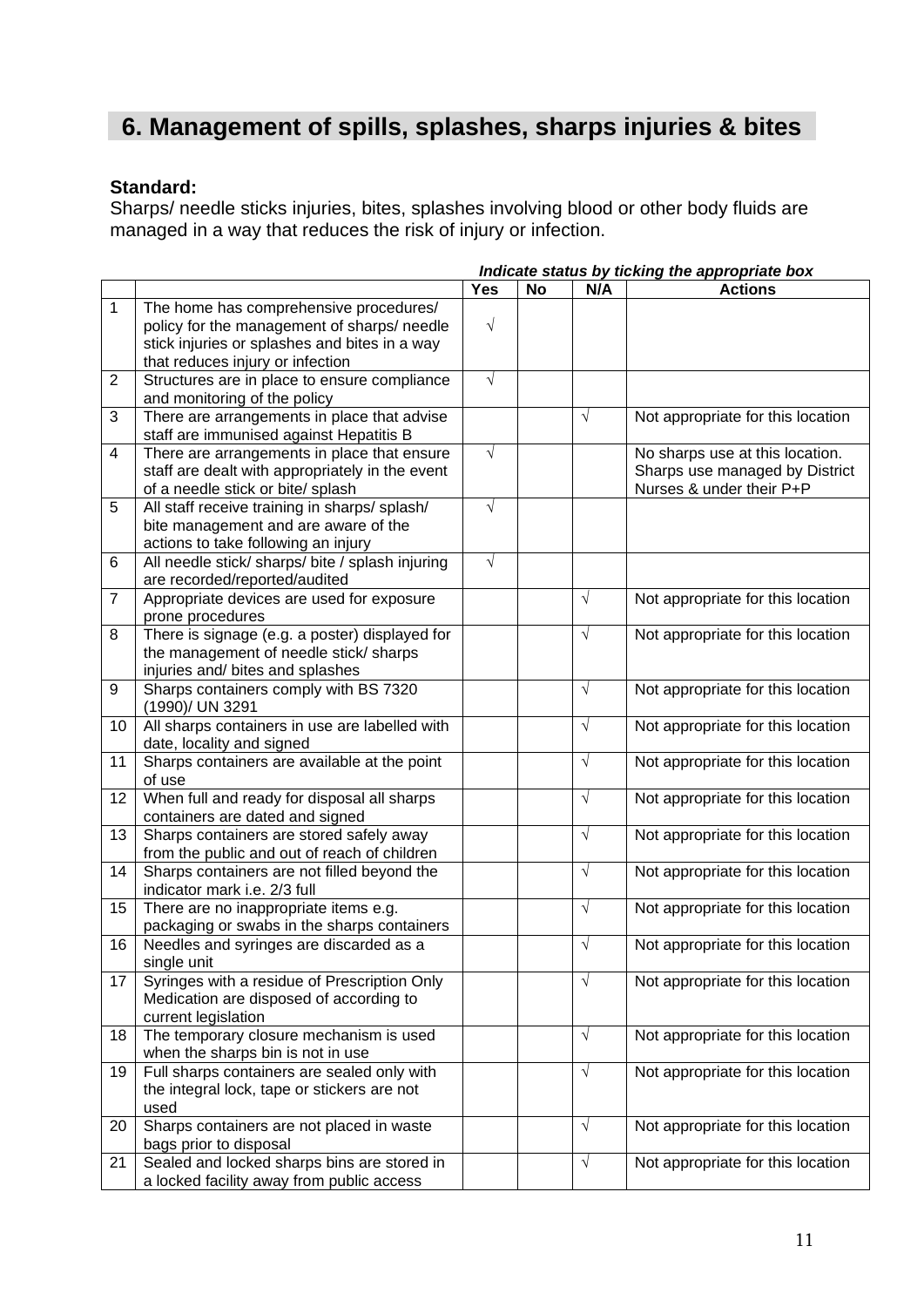| -22 | Sharps containers are visibly clean with no |  | Not appropriate for this location |
|-----|---------------------------------------------|--|-----------------------------------|
|     | body substances, dust, dirt or debris       |  |                                   |
| 23  | Re-sheathing of needles does not occur      |  | Not appropriate for this location |

| <b>Score</b>     | X / 23 | Percentage score | <b>Rating</b>      |
|------------------|--------|------------------|--------------------|
| <b>Section 6</b> | 23/23  | 100%             | <b>Outstanding</b> |

| Rating        | <b>Colour key</b>  |
|---------------|--------------------|
| 100%          | <b>Outstanding</b> |
| $90\% - 99\%$ | <b>Excellent</b>   |
| 80% - 89%     | Good               |
| 70% - 79%     | <b>Average</b>     |
| Less than 70% | Poor               |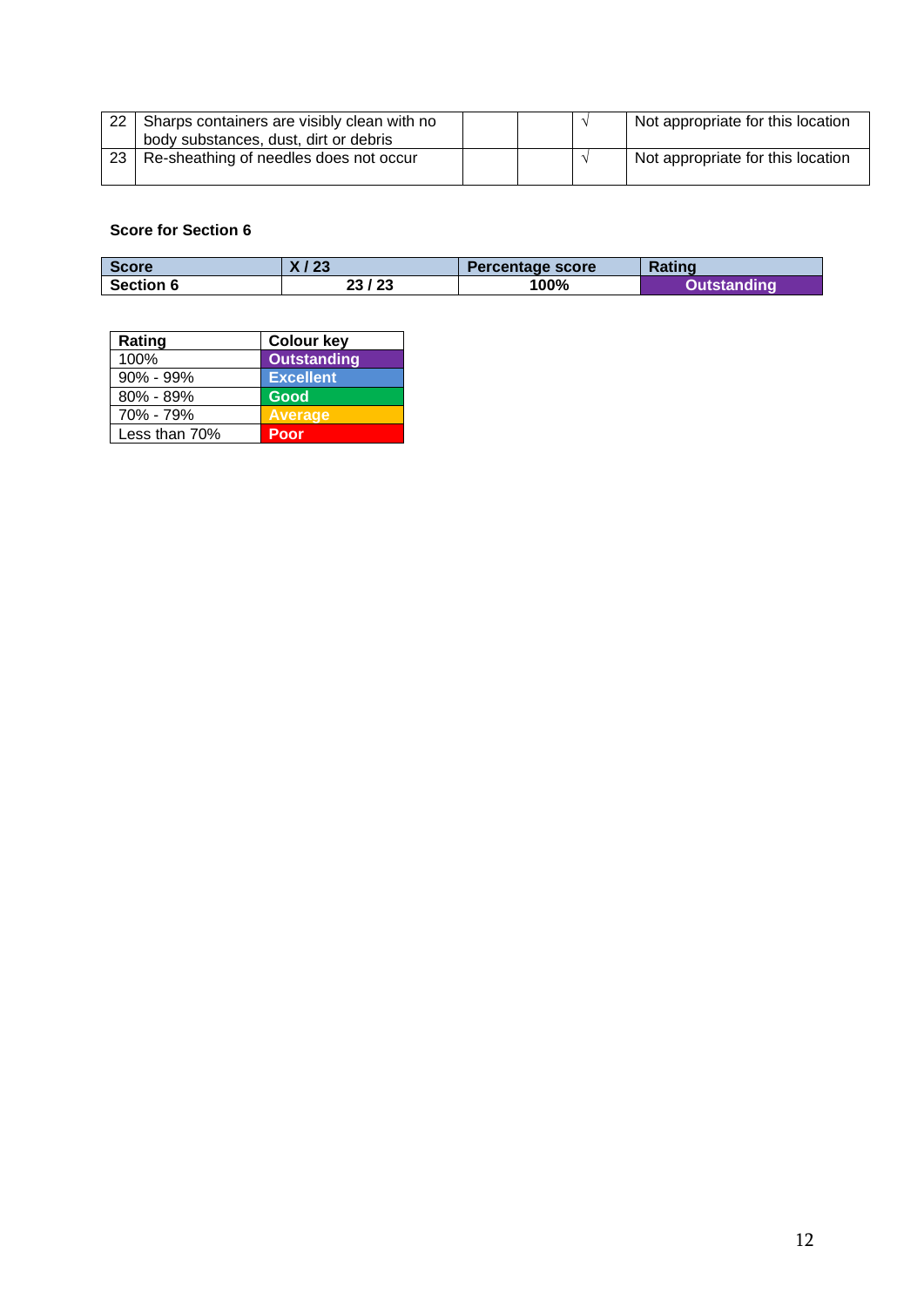# **7. COVID Specific Infection Control**

**Standard:** Specimens are handled in a way that negates the risk of cross-infection to staff**.**

|                |                                                                                                                            | Yes        | <b>No</b> | N/A | <b>Actions</b>                                                                             |
|----------------|----------------------------------------------------------------------------------------------------------------------------|------------|-----------|-----|--------------------------------------------------------------------------------------------|
| 1              | The COVID management policy is up to date<br>and available on the shared drive.                                            | $\sqrt{ }$ |           |     |                                                                                            |
| $\overline{2}$ | Staff are aware of the policy when tested.                                                                                 | $\sqrt{}$  |           |     | Issued at recent Staff meeting                                                             |
| 3              | The COVID daily checklist F2064 is in place<br>and is being completed daily.                                               | $\sqrt{}$  |           |     |                                                                                            |
| 4              | Any non-compliance found through the daily<br>checklist has been identified and an action<br>plan created.                 | $\sqrt{ }$ |           |     |                                                                                            |
| 5              | All actions listed on the action plan have been<br>signed off.                                                             | $\sqrt{ }$ |           |     |                                                                                            |
| 6              | Correct use of PPE posters are displayed<br>prominently.                                                                   | $\sqrt{ }$ |           |     |                                                                                            |
| $\overline{7}$ | Every resident in isolation or shielding has a<br>storage tower outside their room and an<br>isolation sign on their door. | $\sqrt{ }$ |           |     | No isolation at this time                                                                  |
| 8              | Each storage tower is adequately stocked with<br>PPE equipment                                                             | $\sqrt{ }$ |           |     |                                                                                            |
| 9              | All handwashing sinks have an adequate<br>stock of hand soap and paper towels.                                             | $\sqrt{ }$ |           |     | Manager to speak to Beaucare<br>supplies urgently to secure more<br>appropriate dispensers |
| 10             | Each entrance storage tower is adequately<br>stocked with PPE                                                              | $\sqrt{ }$ |           |     |                                                                                            |
| 11             | Staff are aware how to access PPE supplies.                                                                                | $\sqrt{}$  |           |     |                                                                                            |
| 12             | Staff can explain the correct procedure for<br>donning and doffing PPE                                                     | V          |           |     |                                                                                            |
| 13             | Staff observed to be following correct PPE<br>protocol.                                                                    | $\sqrt{ }$ |           |     |                                                                                            |
| 14             | There is an adequate supply of waste bins.                                                                                 | $\sqrt{ }$ |           |     |                                                                                            |
| 15             | There is an adequate supply of hand<br>sanitising gel.                                                                     | $\sqrt{ }$ |           |     |                                                                                            |
| 16             | The storage of full clinical bags is being<br>managed effectively                                                          | $\sqrt{ }$ |           |     |                                                                                            |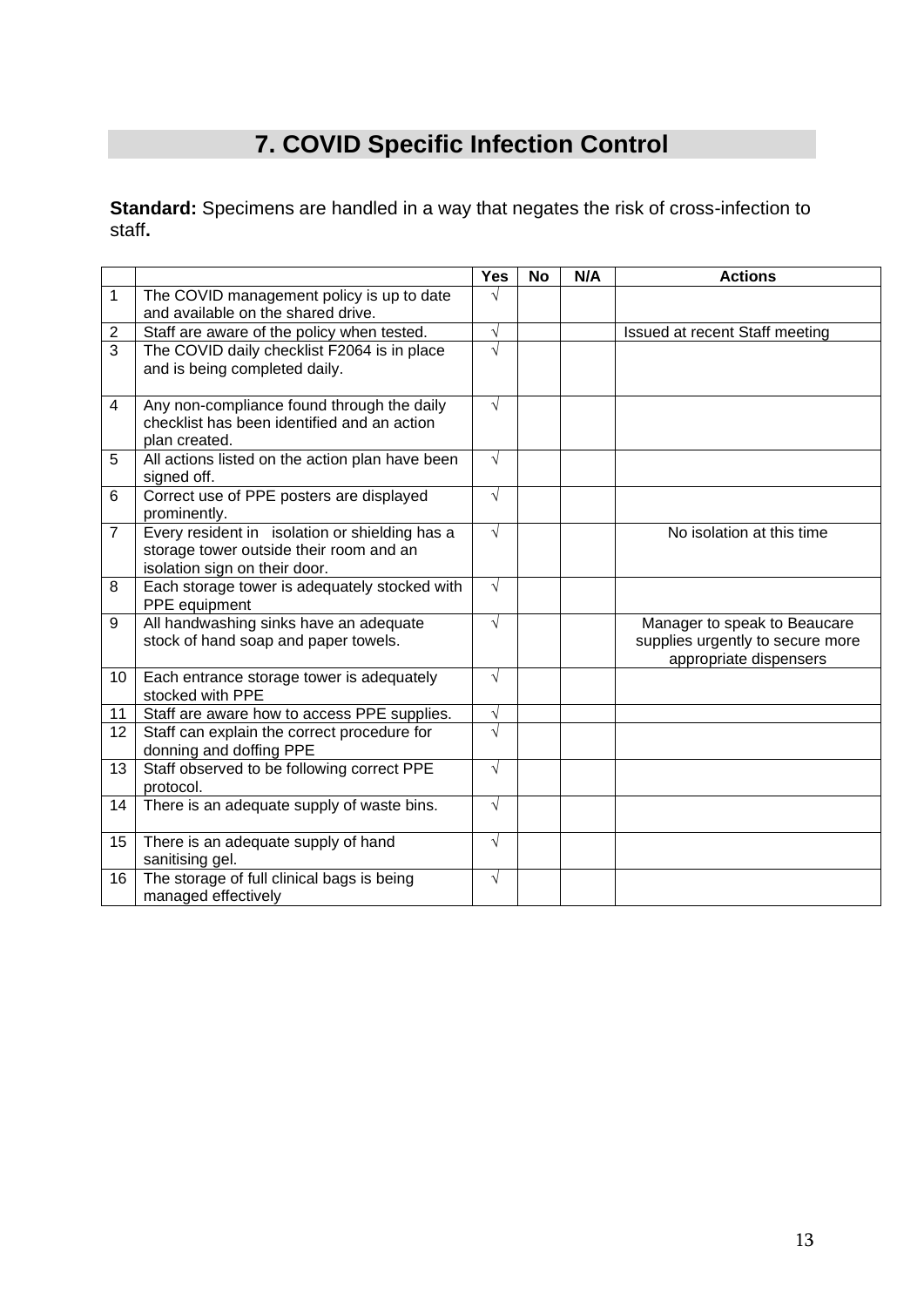| <b>Score</b> | I K 0 | Percentage score | <b>Rating</b> |
|--------------|-------|------------------|---------------|
| Section      | 116   | 93.75%           | Excellent     |

| Rating        | <b>Colour key</b>  |
|---------------|--------------------|
| 100%          | <b>Outstanding</b> |
| $90\% - 99\%$ | <b>Excellent</b>   |
| $80\% - 89\%$ | Good               |
| 70% - 79%     | <b>Average</b>     |
| Less than 70% | Poor               |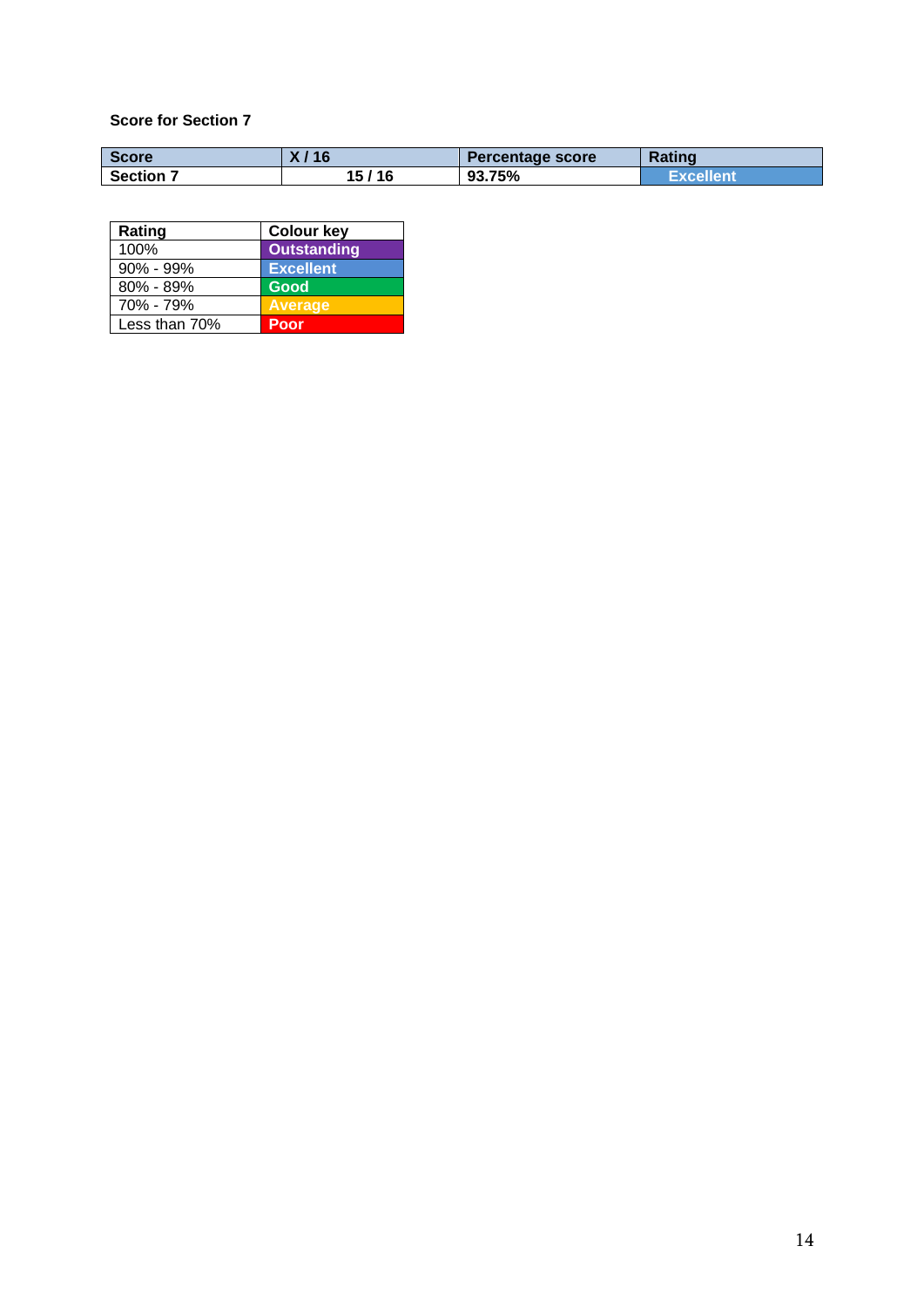# **8. Clinical Fridge**

### **Standard:**

Medicines that are required to be refrigerated are stored safely

|                         |                                                                                                                                      | Indicate status by ticking the appropriate box |            |     |                                                                                               |  |
|-------------------------|--------------------------------------------------------------------------------------------------------------------------------------|------------------------------------------------|------------|-----|-----------------------------------------------------------------------------------------------|--|
|                         |                                                                                                                                      | Yes                                            | <b>No</b>  | N/A | <b>Actions</b>                                                                                |  |
| 1                       | The home has comprehensive<br>procedures/policy for the storage of<br>medication                                                     | $\sqrt{ }$                                     |            |     |                                                                                               |  |
| 2                       | Structures are in place to ensure compliance<br>and monitoring of the policy                                                         | $\sqrt{}$                                      |            |     |                                                                                               |  |
| 3                       | Medications are stored immediately on<br>delivery in a dedicated refrigerator ie. Has no<br>freezer compartment                      | $\sqrt{}$                                      |            |     |                                                                                               |  |
| $\overline{\mathbf{4}}$ | The Clinical refrigerator is fit for purpose and<br>is not a domestic refrigerator                                                   |                                                | $\sqrt{}$  |     | Domestic fridge needs to be<br>clinical                                                       |  |
| 5                       | The refrigerator has an uninterrupted<br>electrical supply                                                                           | $\sqrt{ }$                                     |            |     |                                                                                               |  |
| 6                       | The clinical refrigerator has a thermometer<br>that shows min/max temperatures                                                       | $\sqrt{}$                                      |            |     |                                                                                               |  |
| $\overline{7}$          | Min/max temperature checks are performed<br>and recorded on working days<br>Clinical Fridge defrosting is on a recorded<br>schedule. |                                                | $\sqrt{ }$ |     | Manager to check staff<br>understanding of this process<br>and improve performance<br>overall |  |
| 8                       | Recorded temperatures are within the<br>acceptable range of 2-8C                                                                     |                                                | $\sqrt{ }$ |     | Temperature is ok but recording<br>is not - see above                                         |  |
| 9                       | The clinical fridge is lockable                                                                                                      | $\sqrt{ }$                                     |            |     |                                                                                               |  |
| 10                      | The refrigerator is used for medicine storage<br>only (COSHH)                                                                        | $\sqrt{}$                                      |            |     |                                                                                               |  |
| 11                      | Storage of medicines in the refrigerator is<br>adequate i.e. up to 50% full                                                          | $\sqrt{ }$                                     |            |     |                                                                                               |  |
| 12                      | Alternative and appropriate storage is<br>available in the event of a breakdown or<br>repair of the clinical refrigerator            | $\sqrt{}$                                      |            |     |                                                                                               |  |
| 13                      | A system is in place for safe disposal of<br>expired/ surplus/ damaged medicines                                                     | $\sqrt{}$                                      |            |     |                                                                                               |  |
| 14                      | All medicines are in date                                                                                                            | $\sqrt{ }$                                     |            |     |                                                                                               |  |
| 15                      | The top surface of the medicine's refrigerator<br>is not used for storage                                                            | $\sqrt{}$                                      |            |     |                                                                                               |  |
| 16                      | There is a named responsible person that<br>has overall responsibility for correct use,<br>storage of medicines                      | $\sqrt{}$                                      |            |     |                                                                                               |  |
| 17                      | Staff have attended training in the<br>management and storage of "medication".<br>Nursing homes do not store vaccines                | $\sqrt{ }$                                     |            |     |                                                                                               |  |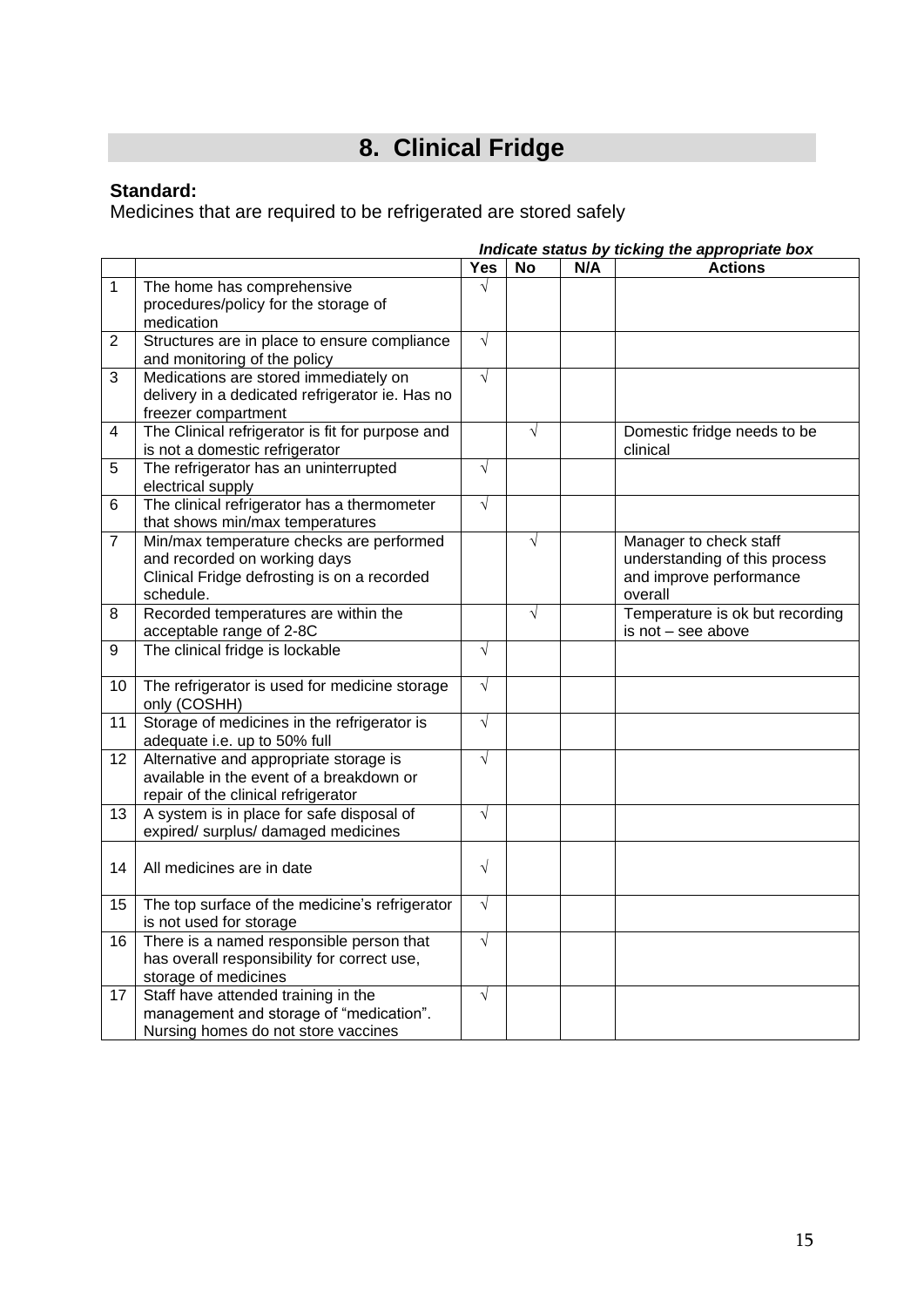| <b>Score</b>     | X / 17 | Percentage score | <b>Rating</b> |
|------------------|--------|------------------|---------------|
| <b>Section 8</b> | 14/17  | 82.35%           | Good          |

| Rating        | <b>Colour key</b>  |
|---------------|--------------------|
| 100%          | <b>Outstanding</b> |
| $90\% - 99\%$ | <b>Excellent</b>   |
| $80\% - 89\%$ | Good               |
| 70% - 79%     | <b>Average</b>     |
| Less than 70% | Poor               |
|               |                    |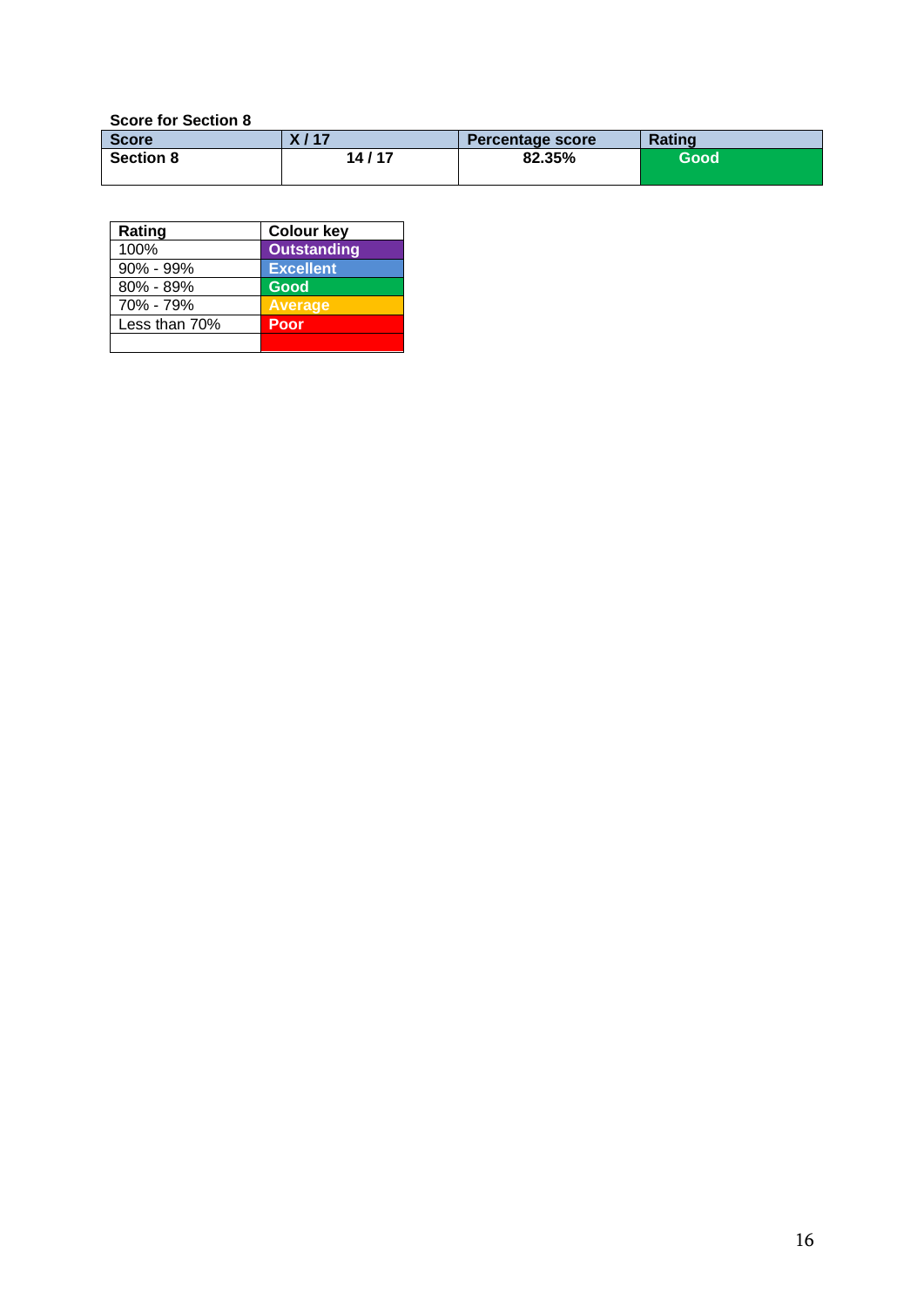# **9. Laundry**

**The Standard:** Laundry is handled, transported, cleaned, dried & stored in such a way as to minimise the risk of cross infection/contamination.

|                |                                                                                 | <b>Yes</b> | <b>No</b> | N/A | $\sim$ clutted by the line of applicities below<br><b>Actions</b> |
|----------------|---------------------------------------------------------------------------------|------------|-----------|-----|-------------------------------------------------------------------|
| $\mathbf 1$    | The Home has a comprehensive                                                    | $\sqrt{}$  |           |     |                                                                   |
|                | policy regarding laundry and the                                                |            |           |     |                                                                   |
|                | laundering environment                                                          |            |           |     |                                                                   |
| $\overline{2}$ | Structures are in place to ensure                                               | $\sqrt{ }$ |           |     | Tested in recent outbreak &                                       |
|                | compliance with the policy through                                              |            |           |     | reminded at staff meeting                                         |
|                | induction, training, monitoring and                                             |            |           |     |                                                                   |
|                | supervision.                                                                    |            |           |     | recently                                                          |
| 3              | The importance and practicalities                                               | $\sqrt{}$  |           |     |                                                                   |
|                | of correct and appropriate laundry                                              |            |           |     |                                                                   |
|                | procedures, as stated in the standard,                                          |            |           |     |                                                                   |
|                | are integral components of the staff                                            |            |           |     |                                                                   |
|                | induction process.                                                              |            |           |     |                                                                   |
|                | There is written evidence to support                                            |            |           |     |                                                                   |
|                | this.                                                                           |            |           |     |                                                                   |
| $\overline{4}$ | Staff are aware of how to access the                                            | $\sqrt{}$  |           |     |                                                                   |
|                | COSHH information in relation to                                                |            |           |     |                                                                   |
|                | chemicals used in the laundry process                                           |            |           |     |                                                                   |
| 5              | Adequate/sufficient numbers of                                                  | $\sqrt{}$  |           |     |                                                                   |
|                | wheeled laundry "skips" are available<br>in relation to number of residents and |            |           |     |                                                                   |
|                | building layout.                                                                |            |           |     |                                                                   |
| 6              | Skips are wheeled to rooms and                                                  | $\sqrt{ }$ |           |     |                                                                   |
|                | bathing areas, as opposed to laundry                                            |            |           |     |                                                                   |
|                | being carried to central skips.                                                 |            |           |     |                                                                   |
| $\overline{7}$ | Laundry bags are made from an                                                   | $\sqrt{}$  |           |     |                                                                   |
|                | impermeable material and have the                                               |            |           |     |                                                                   |
|                | facility to be closed/secured;                                                  |            |           |     |                                                                   |
|                | eg.securable drawstring.                                                        |            |           |     |                                                                   |
| 8              | Laundry bags are laundered.                                                     | $\sqrt{}$  |           |     |                                                                   |
|                |                                                                                 |            |           |     |                                                                   |
| 9              | Red "soluble" bags are used for                                                 | $\sqrt{}$  |           |     |                                                                   |
|                | laundry that is or, is suspected of                                             |            |           |     |                                                                   |
|                | being, soiled or contaminated                                                   |            |           |     |                                                                   |
| 10             | Soiled items are secured in red bags                                            | $\sqrt{}$  |           |     |                                                                   |
|                | using the "tie" provided, and                                                   |            |           |     |                                                                   |
|                | are placed separately in the                                                    |            |           |     |                                                                   |
|                | washing machine, unopened.                                                      |            |           |     |                                                                   |
|                | Red bags are washed on a "Sluice"                                               |            |           |     |                                                                   |
| 11             | Cycle".<br>Protective gloves and aprons are                                     |            |           |     |                                                                   |
|                | worn by ALL staff when putting items                                            | $\sqrt{}$  |           |     |                                                                   |
|                | in or taking items out of laundry bags.                                         |            |           |     |                                                                   |
|                | Gloves and aprons are then disposed                                             |            |           |     |                                                                   |
|                | of appropriately.                                                               |            |           |     |                                                                   |
| 12             | Laundry bags are transported to                                                 | $\sqrt{ }$ |           |     |                                                                   |
|                | laundry room promptly, and are not                                              |            |           |     |                                                                   |
|                | left in corridors/rooms with dirty                                              |            |           |     |                                                                   |
|                | laundry therein.                                                                |            |           |     |                                                                   |
| 13             | Laundry awaiting treatment in laundry                                           | $\sqrt{ }$ |           |     |                                                                   |
|                | room is dealt with promptly, and not                                            |            |           |     |                                                                   |

*Indicate status by ticking the appropriate box*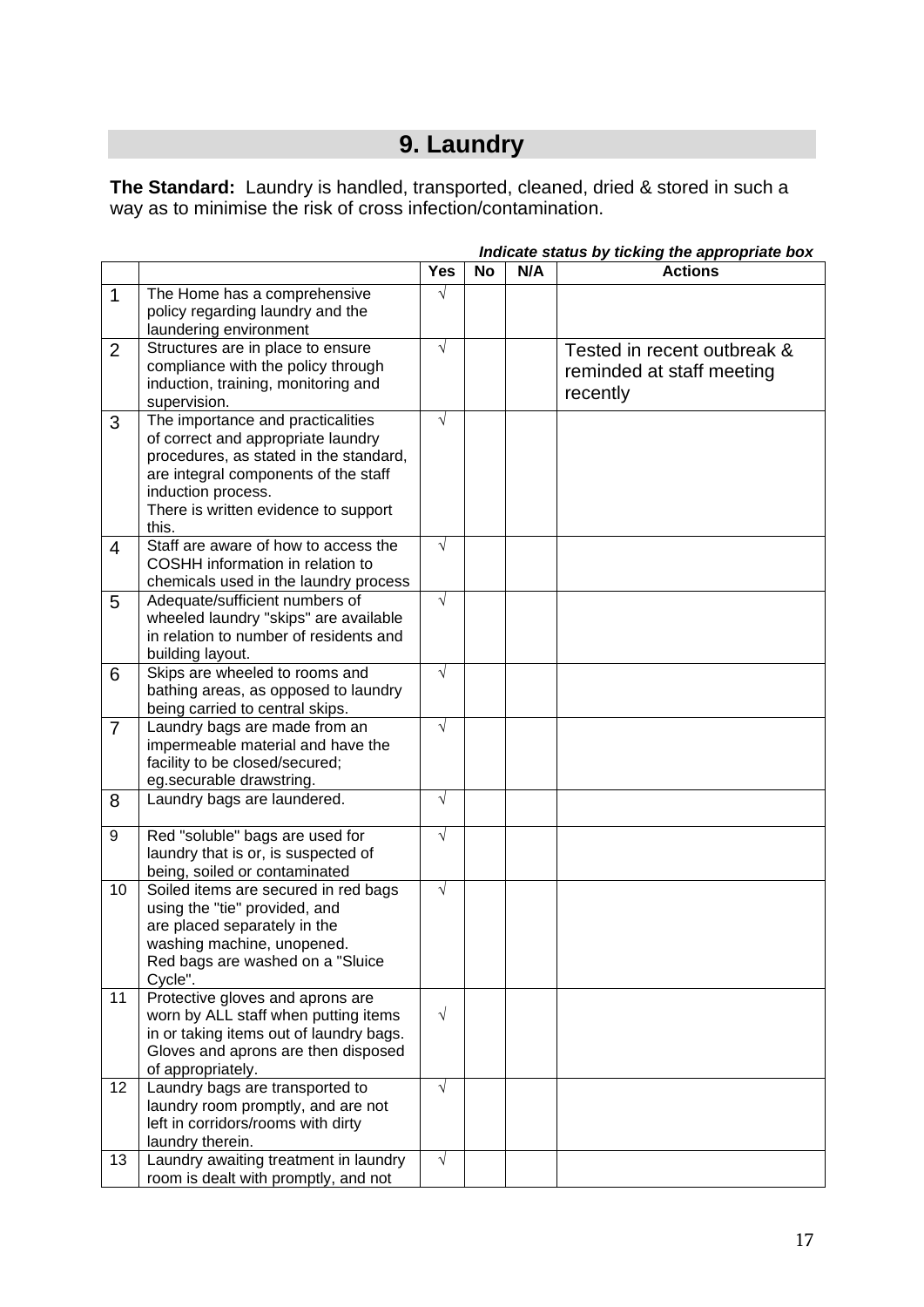|    | allowed to "pile up"                     |            |            |                                  |
|----|------------------------------------------|------------|------------|----------------------------------|
| 14 | Laundry room is kept clean and tidy,     |            |            | Needs redecoration of walls &    |
|    | with written evidence of cleaning        |            |            | ceiling                          |
|    | schedule.                                | $\sqrt{}$  |            |                                  |
|    | It has appropriate signage indicating    |            |            |                                  |
|    | purpose of room, and also                |            |            |                                  |
|    | "Authorised Personnel Only"              |            |            |                                  |
|    | instructions.                            |            |            |                                  |
| 15 | Laundry room has adequate supply of      | $\sqrt{}$  |            |                                  |
|    |                                          |            |            |                                  |
|    | disposable gloves and aprons for use     |            |            |                                  |
|    | of staff in laundering process &         |            |            |                                  |
|    | masks.                                   |            |            |                                  |
| 16 | Laundry room has adequate                | $\sqrt{}$  |            |                                  |
|    | ventilation in relation to type of       |            |            |                                  |
|    | washing machines and driers in use.      |            |            |                                  |
| 17 | There is written evidence of staff       |            |            |                                  |
|    | instruction in the use of laundry        |            |            |                                  |
|    | equipment.                               |            |            |                                  |
| 18 | Washing machines and driers are          | $\sqrt{}$  |            |                                  |
|    | appropriate in relation to registration  |            |            |                                  |
|    | of home with adequate capacity &         |            |            |                                  |
|    | variety of function                      |            |            |                                  |
| 19 | Washing machines and driers are          |            | $\sqrt{ }$ | Need service contract setting    |
|    | serviced regularly, with written         |            |            |                                  |
|    | evidence of service history.             |            |            | in place please                  |
| 20 | Procedures are in place in relation to   | $\sqrt{}$  |            |                                  |
|    | mechanical breakdown to ensure           |            |            | In place but need alternative if |
|    |                                          |            |            | no response.                     |
|    | timely repair.                           |            |            |                                  |
| 21 | a: Washing machines have a "self         |            |            | Eco friendly chemicals due to    |
|    | dosing" system which allows for          |            |            | waste management set up          |
|    | appropriate concentrations of            | $\sqrt{}$  |            | locally.                         |
|    | detergent to be used. OR                 |            |            |                                  |
|    | b/ There is adequate, user friendly      |            |            |                                  |
|    | instructive signage indicating proper    |            |            |                                  |
|    | concentrations.                          |            |            |                                  |
| 22 | Drier filters are cleared on a regular   | $\sqrt{}$  |            |                                  |
|    | basis.                                   |            |            | Is done but needs                |
|    |                                          |            |            | recording/evidence of this.      |
|    |                                          |            |            |                                  |
|    |                                          |            |            |                                  |
|    |                                          |            |            |                                  |
| 23 | Inside of washing machine & drier        |            |            |                                  |
|    | drum is visually checked before and      | $\sqrt{}$  |            |                                  |
|    | after each usage, and cleared            |            |            |                                  |
|    | accordingly.                             |            |            |                                  |
| 24 | There are separate appropriately         |            |            |                                  |
|    | labelled laundry receptacles for         | $\sqrt{}$  |            |                                  |
|    | cleaned and dried laundry to be          |            |            |                                  |
|    | placed in e.g. Room no.                  |            |            |                                  |
| 25 | Treated laundry itself is not allowed to | $\sqrt{}$  |            |                                  |
|    |                                          |            |            |                                  |
|    | pile up, but returned to residents'      |            |            |                                  |
|    | rooms in a timely fashion.               | $\sqrt{ }$ |            |                                  |
| 26 | There are appropriate hand washing       |            |            |                                  |
|    | facilities with paper hand towels in the |            |            |                                  |
|    | laundry room.                            |            |            |                                  |
| 27 | All staff uniforms need to be washed     | $\sqrt{ }$ |            |                                  |
|    | separately from resident's laundry.      |            |            |                                  |
| 28 | Staff uniforms are not worn outside      | $\sqrt{}$  |            |                                  |
|    | the home.                                |            |            |                                  |